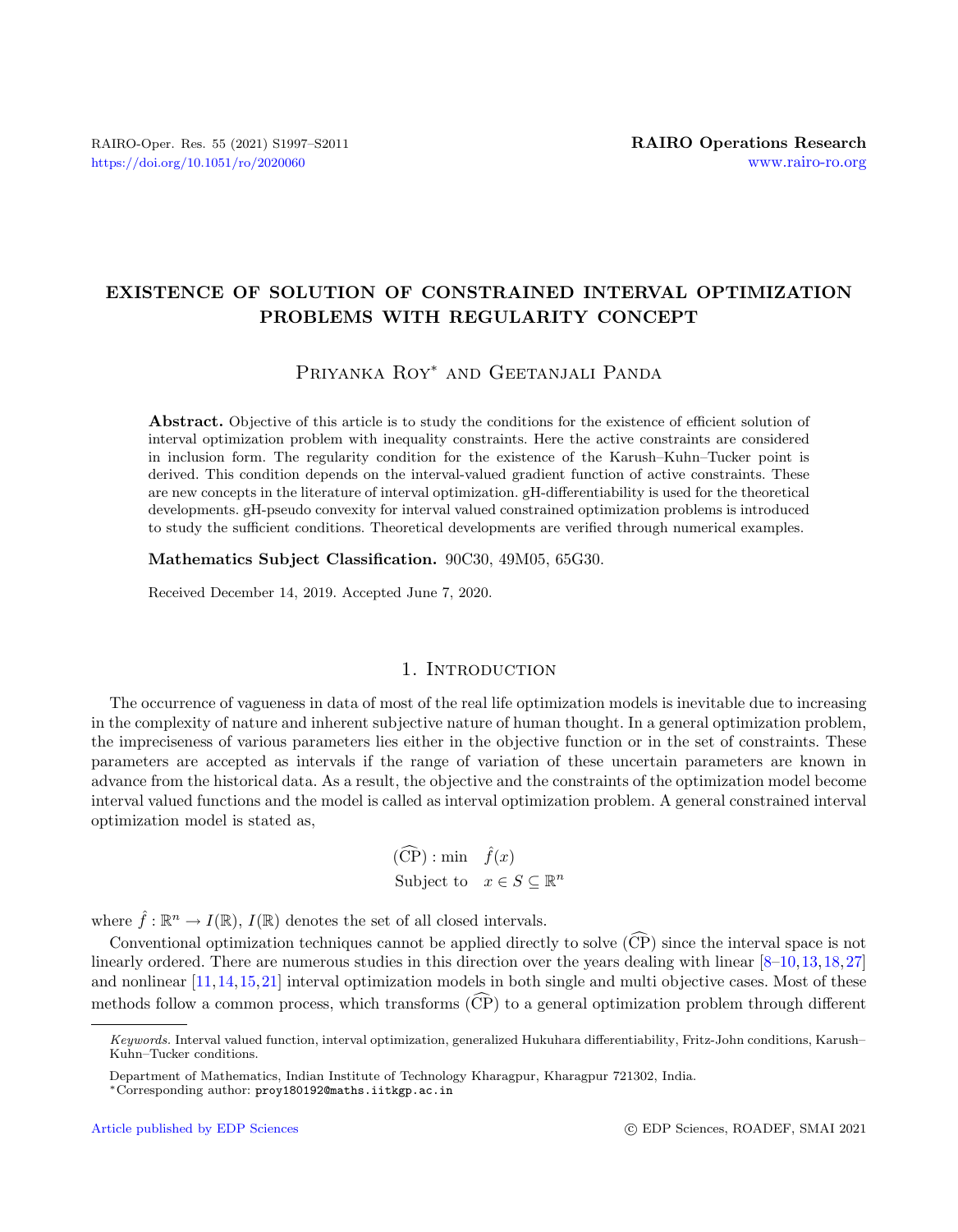## S1998 P. ROY AND G. PANDA

scalarization techniques and determines the upper and lower bound of the objective function. Theoretical study for the existence of solution of a general nonlinear interval valued optimization problem is done by several researchers such as Wu [\[28,](#page-14-1) [29\]](#page-14-2), Bhurjee and Panda [\[5\]](#page-13-8), Chalco-Cano et al. [\[7\]](#page-13-9), Singh et al. [\[23,](#page-14-3) [24\]](#page-14-4) and Osuna Gomez et al. [\[19,](#page-13-10) [20\]](#page-13-11) etc. Bhurjee and Panda [\[5\]](#page-13-8) studied the existence of the efficient solution of constrained interval optimization problem by parameterizing the interval function, which is also one type of scalarization process where the optimality conditions depend upon the structure of the transformed model. Wu [\[28,](#page-14-1) [29\]](#page-14-2) derived the KKT optimality condition using H-derivative and LU convexity of interval valued function, which is dependent on endpoint functions. The  $H$ -derivative concept, introduced by Hukuhara [\[12\]](#page-13-12), is used to study the optimality condition for interval valued objective function by many researchers. But this is very restrictive in nature because this concept is applicable only when two intervals are compared with respect to their lengths. Chalco-Cano et al. [\[7\]](#page-13-9) studied KKT optimality condition using gH-derivative and LU convexity concept which are introduced by Stefanini and Bede [\[26\]](#page-14-5) and Wu [\[28\]](#page-14-1) respectively. Recently, gH-derivative is widely used for the theoretical developments of interval optimization problems (see Osuna Gomez et al. [\[19,](#page-13-10) [20\]](#page-13-11), Singh et al.  $[23, 24]$  $[23, 24]$  $[23, 24]$  etc.).

From the theoretical developments of interval optimization cited above, one may notice that the optimality conditions for  $(CP)$  are expressed in the term of either the endpoint functions or their convex combination instead of focusing on the geometrical analysis of the descent structure as a whole and the conditions for active constraints are considered as equation type, which is either in parametric form or accepts the upper bound of the interval-valued constraints equal zero. These considerations are suitable in ideal situations but there is a chance of loss of data in complex situations since these processes take care only of the end point functions leaving intermediate points of the intervals untouched. Objective of this article is to address these shortfalls. Here, the conditions for the existence of solutions of  $\widehat{CP}$  is studied concerning the descent property of the interval valued function which means, at the solution of  $(\widehat{CP})$ , the set of feasible direction has empty intersection with the set of descent directions. Later, this concept is extended for  $(\widehat{CP})$  with inequality constraints. Sufficient conditions are derived under pseudo-convex property of interval valued function. Conditions for active constraints are taken as inclusion type and regularity conditions are considered using the linear independence property of interval vectors. These are the new contributions to the theory of interval optimization.

This article is organized as follows: Section [2](#page-1-0) presents the pre-requisites on interval analysis. In Section [3,](#page-4-0) the concept of feasible descent direction at a point and the conditions for the existence of solution of  $\overline{(CP)}$  are studied. Sufficient conditions are derived using gH-pseudo convex property of interval valued function. Concept of this section is extended to  $(CP)$  with interval valued inequality constraints in Section [4.](#page-6-0) Regularity condition is studied with the help of linear independent interval vectors, which helps to derive the sufficient condition.

#### 2. Prerequisites

<span id="page-1-0"></span>Let  $I(\mathbb{R})$  be the set of all closed intervals on the real line  $\mathbb{R}$  and  $\hat{a} \in I(\mathbb{R})$  be the closed interval of the form  $[a,\overline{a}]$  with  $\underline{a} \leq \overline{a}$ , where  $\underline{a},\overline{a}$  denote the lower and upper bound of  $\hat{a}$  respectively. Any real number x can be expressed as a degenerate interval denoted by  $\hat{x}$  as  $\hat{x} = [x, x]$  or  $x \cdot \hat{I}$ , where  $\hat{I} = [1, 1]$ .  $\hat{0} = [0, 0]$  denotes the null interval. Interior of  $\hat{a} \in I(\mathbb{R})$  denoted by  $\text{int}(\hat{a})$  and  $\text{int}(\hat{a}) \triangleq (\underline{a}, \overline{a})$ . Denote an index set  $\Lambda_n = \{1, 2, \ldots, n\}$ .

Addition of two intervals  $\hat{a} = [\underline{a}, \overline{a}], \hat{b} = [\underline{b}, \overline{b}] \in I(\mathbb{R})$  is,  $\hat{a} \oplus \hat{b} = [\underline{a} + \underline{b}, \overline{a} + \overline{b}].$ For  $\alpha \in \mathbb{R}$ ,

$$
\alpha \hat{a} = \begin{cases} [\alpha \underline{a}, \alpha \overline{a}] & \text{if } \alpha \ge 0, \\ [\alpha \overline{a}, \alpha \underline{a}] & \text{if } \alpha \le 0. \end{cases}
$$

According to this rule,  $\hat{a} \ominus \hat{b} = \hat{a} \oplus (-1)\hat{b} = [\underline{a} - \overline{b}, \overline{a} - \underline{b}]$ , which says that  $\hat{a} \ominus \hat{a}$  is not necessarily  $\hat{0}$ . Hence additive inverse of an interval may not exist in the interval space. To overcome this difficulty, Stefanini [\[25\]](#page-14-6) introduced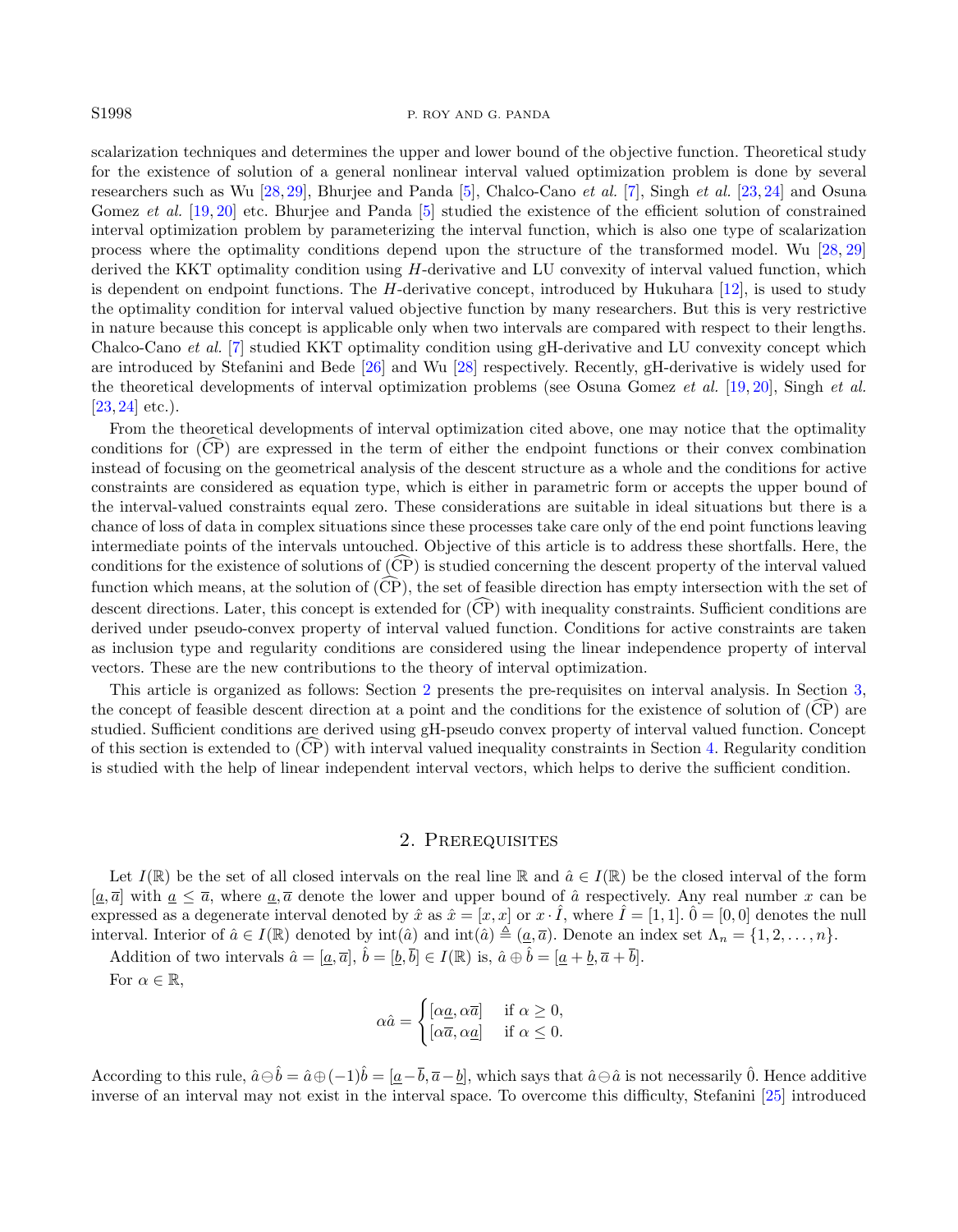the concept of generalized Hukuhara difference (gH difference) between two intervals  $\hat{a}$  and  $\hat{b}$ , as

$$
\hat{a} \ominus_{\text{gH}} \hat{b} = \hat{c} \Leftrightarrow \begin{cases} \hat{a} = \hat{b} \oplus \hat{c} \\ \text{or} \\ \hat{a} \oplus (-1)\hat{c} = \hat{b}, \end{cases} \tag{2.1}
$$

which is equivalent to  $\hat{a} \ominus_{\text{gH}} \hat{b} = \left[ \min \left\{ \underline{a} - \underline{b}, \overline{a} - \overline{b} \right\}, \max \left\{ \underline{a} - \underline{b}, \overline{a} - \overline{b} \right\} \right].$ 

This is the most generalized concept of interval difference used in interval calculus. The property of this gH-difference operation are as follows:

(i)  $\Theta_{\text{gH}}\hat{a} = \hat{0} \Theta_{\text{gH}}\hat{a} = \left[\min\left\{0-\underline{a},0-\overline{a}\right\},\max\left\{0-\underline{a},0-\overline{a}\right\}\right] = \left[-\overline{a},-\underline{a}\right] = (-1) \odot \hat{a},$ (ii)  $\hat{a} \ominus_{gH} \hat{a} = \hat{0}$ .

 $I(\mathbb{R})$  is not a totally ordered set. Several partial orderings exist in the literature of interval analysis (see [\[17\]](#page-13-13)). Following interval ordering from [\[5\]](#page-13-8) is often used for solving interval optimization problem.

**Definition 2.1.** For  $\hat{a} = [\underline{a}, \overline{a}], \ \hat{b} = [\underline{b}, \ \overline{b}] \in I(\mathbb{R}), \ \hat{a} \preceq \hat{b} \Leftrightarrow \underline{a} \leq \underline{b} \text{ and } \overline{a} \leq \overline{b}; \ \hat{a} \preceq \hat{b} \Leftrightarrow \hat{a} \preceq \hat{b} \text{ and } \hat{a} \neq \hat{b};$  $\hat{a} \prec \hat{b} \Leftrightarrow \underline{a} \prec \underline{b}$  and  $\overline{a} \prec \overline{b}$ . The interval order relations " $\geq$ ", " $\geq$ " and " $\succ$ " are defined in a similar way by reverting the inequalities.

The product  $d^T \hat{a}$  where  $d \in \mathbb{R}^n$  and  $\hat{a} = (\hat{a}_1, \dots, \hat{a}_n)^T$ ,  $\hat{a}_i \in I(\mathbb{R})$  is,

$$
d^T \hat{a} = d_1 \hat{a}_1 \oplus d_2 \hat{a}_2 \oplus \cdots \oplus d_n \hat{a}_n \triangleq \sum_{i=1}^n d_i \hat{a}_i.
$$

One may note that  $\hat{a}^T d = d^T \hat{a}$ . In  $I(\mathbb{R})$ , the norm (||,||) of an interval  $\hat{a}$  is defined as  $\|\hat{a}\| = \max\{|\underline{a}|, |\overline{a}|\}$ , which is associated with the metric structure  $D(\hat{a},0) = ||\hat{a}||$  and  $D(\hat{a},\hat{b}) = \max\{|\underline{a}-\underline{b}|, |\overline{a}-\overline{b}|\}$ , which is the Hausdorff distance between intervals (see [\[26\]](#page-14-5)).

Limit and continuity of an interval valued function is understood in the sense of metric structure of gH difference using Hausdorff distance between intervals (see [\[26\]](#page-14-5)). Some existing results of gH-differentiable interval valued function,  $\hat{f}(x) = [f(x), \overline{f}(x)]$ , where  $f, \overline{f}: \mathbb{R}^n \to \mathbb{R}, f(x) \leq \overline{f}(x) \,\forall x$ , are provided in this section.

**Definition 2.2** ([\[26\]](#page-14-5)). Generalized Hukuhara derivative of  $\hat{f}$  :  $(t_1, t_2) \subseteq \mathbb{R} \to I(\mathbb{R})$  at  $x \in (t_1, t_2)$  is defined as  $\hat{f}'(x) = \lim_{h \to 0} \frac{\hat{f}(x+h) \ominus_{\text{gH}} \hat{f}(x)}{h}.$ 

Chalco et al. [\[6\]](#page-13-14) justify that the concept of gH difference is same as Markov difference  $(\ominus_M)$ , which was introduced by Markov [\[16\]](#page-13-15) in the set of intervals. Following results from [\[16\]](#page-13-15) are used for some of the theoretical developments in this article.

<span id="page-2-1"></span>**Theorem 2.3** ([\[16\]](#page-13-15)). If  $\hat{f} : \mathbb{R} \to I(\mathbb{R})$  is continuous in  $\Delta = [\alpha, \beta]$  and differentiable in  $(\alpha, \beta)$ , then  $\hat{f}(\beta) \ominus_M$  $\hat{f}(\alpha) \subset \hat{f}'(\Delta)(\beta - \alpha)$ , where  $\hat{f}'(\Delta) = \bigcup_{\xi \in \Delta} \hat{f}'(\xi)$ .

**Definition 2.4** (Generalized Hukuhara Differentiability in Higher Dimension, [\[19\]](#page-13-10)). Let  $\hat{f} : X \subseteq \mathbb{R}^n \to I(\mathbb{R})$ and  $x = (x_1, x_2, \ldots, x_n)^T$  be a fixed element of X. Consider the interval valued function  $\hat{\psi}_i(x_i) \triangleq \hat{f}(x_1, x_2, \dots x_{i-1}, x_i, x_{i+1}, \dots, x_n).$ 

If  $\lim_{h_i \to 0}$  $\hat{\psi}_i(x_i + h_i) \ominus_{\text{gH}} \hat{\psi}_i(x_i)$  $\frac{f(x_i - x_j)}{h_i}$  exists, then we say that the partial derivative of  $\hat{f}$  with respect to  $x_i$  exists at x and the limiting value is denoted by  $\frac{\partial \hat{f}(x)}{\partial x_i}$ .

<span id="page-2-0"></span>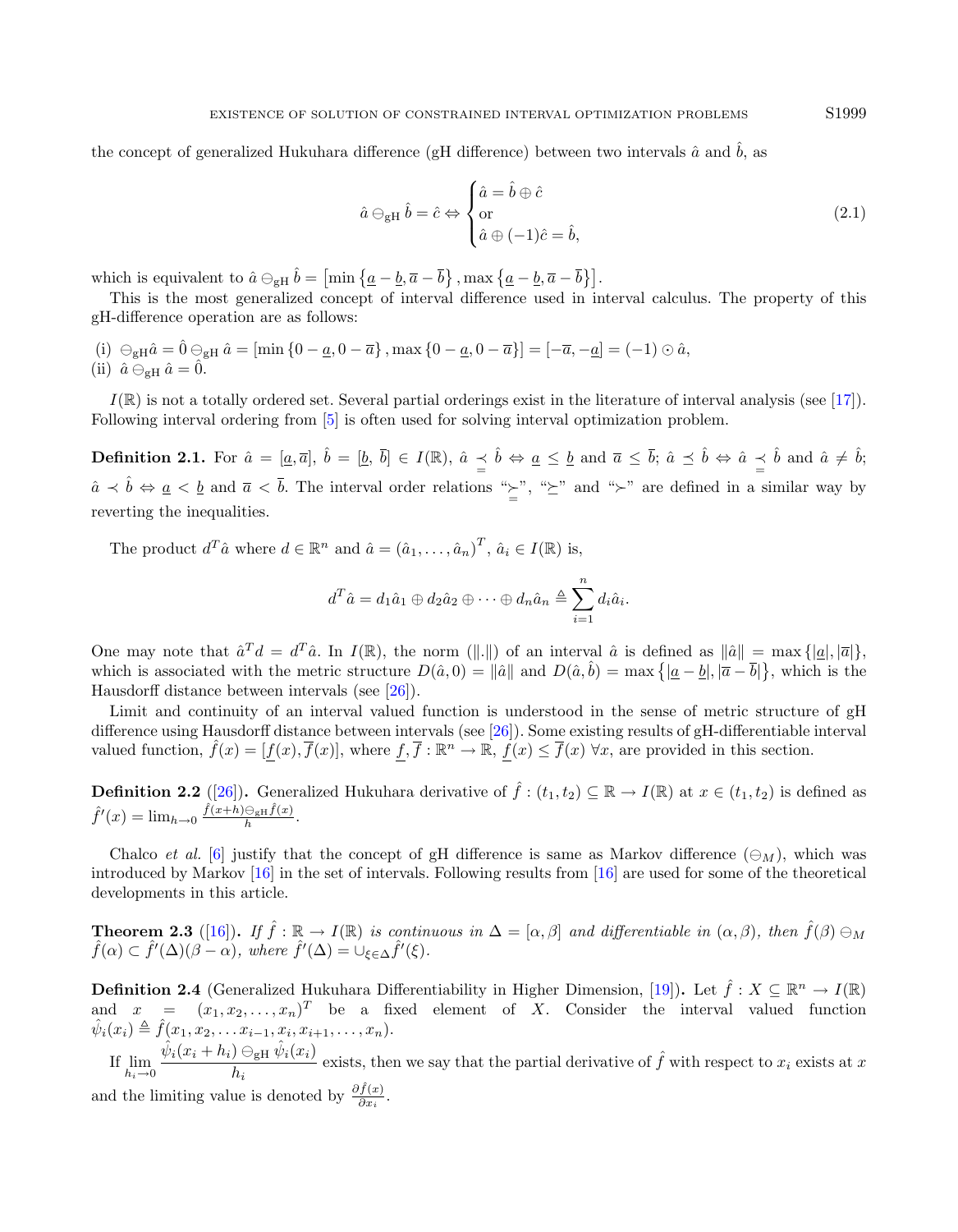## S2000 P. ROY AND G. PANDA

Relation between the existence of gH derivative of single variable interval valued function  $\hat{f}:(t_1,t_2) \to I(\mathbb{R})$ and the existence of derivative of its endpoint function f and  $\bar{f}$  is studied in Theorem 1 of [\[19\]](#page-13-10). In the light of this theorem the existence of gH partial derivative of  $\hat{f}: X \subseteq \mathbb{R}^n \to I(\mathbb{R})$  and the existence of the partial derivatives of its endpoint functions can be interpreted as follows.

Existence of the partial derivative of  $\hat{f}: X \subseteq \mathbb{R}^n \to I(\mathbb{R})$  with respect to  $x_i$  at x is equivalent to

(a) Partial derivatives of f and  $\overline{f}$  with respect to  $x_i$  at x exist and

<span id="page-3-1"></span><span id="page-3-0"></span>
$$
\frac{\partial \hat{f}(x)}{\partial x_i} = \left[ \min \left\{ \frac{\partial f(x)}{\partial x_i}, \frac{\partial \overline{f}(x)}{\partial x_i} \right\}, \quad \max \left\{ \frac{\partial f(x)}{\partial x_i}, \frac{\partial \overline{f}(x)}{\partial x_i} \right\} \right].
$$
\n(2.2)

(b) The lateral partial derivatives of f and  $\overline{f}$  at x with respect to  $x_i$ . That is,  $\left(\frac{\partial f(x)}{\partial x_i}\right)$  $\left(\frac{\partial \underline{f}(x)}{\partial x_i}\right)_-, \left(\frac{\partial \underline{f}(x)}{\partial x_i}\right)_ \left(\frac{\partial \overline{f}(x)}{\partial x}\right)$  exist and satisfy  $\left(\frac{\partial f(x)}{\partial x}\right) = \left(\frac{\partial f(x)}{\partial x}\right) \cdot \left(\frac{\partial f(x)}{\partial x}\right) = \left(\frac{\partial f(x)}{\partial x}\right)$  Moreo  $\frac{\partial f(x)}{\partial x_i}\bigg)$  $+\left(\frac{\partial \overline{f}(x)}{\partial x_i}\right)$  $\frac{\partial \overline{f}(x)}{\partial x_i}\bigg)$ − ,  $\overline{\frac{f(x)}{\partial x_i}}$ exist, and satisfy  $\left(\frac{\partial f(x)}{\partial x_i}\right)$  $\frac{\partial f(x)}{\partial x_i}\bigg)$  $=\left(\frac{\partial \overline{f}(x)}{\partial x_i}\right)$  $\frac{\partial \overline{f}(x)}{\partial x_i}$  $\frac{1}{x}$ ;  $\left(\frac{\partial f(x)}{\partial x_i}\right)$  $\frac{\partial f(x)}{\partial x_i}\bigg)$  $_{+}=\left(\frac{\partial \overline{f}(x)}{\partial x_{i}}\right)$  $\frac{\partial \overline{f}(x)}{\partial x_i}\bigg)$ − . Moreover,

$$
\frac{\partial \hat{f}(x)}{\partial x_i} = \left[ \min \left\{ \left( \frac{\partial f(x)}{\partial x_i} \right)_-, \left( \frac{\partial \overline{f}(x)}{\partial x_i} \right)_- \right\}, \quad \max \left\{ \left( \frac{\partial f(x)}{\partial x_i} \right)_-, \left( \frac{\partial \overline{f}(x)}{\partial x_i} \right)_- \right\} \right]
$$
\n
$$
= \left[ \min \left\{ \left( \frac{\partial f(x)}{\partial x_i} \right)_+, \left( \frac{\partial \overline{f}(x)}{\partial x_i} \right)_+ \right\}, \quad \max \left\{ \left( \frac{\partial f(x)}{\partial x_i} \right)_+, \left( \frac{\partial \overline{f}(x)}{\partial x_i} \right)_+ \right\} \right].
$$
\n(2.3)

Gradient of interval valued function at a point  $x \in \mathbb{R}^n$  is an interval vector, which is denoted by

$$
\nabla \hat{f}(x) \triangleq \left(\frac{\partial \hat{f}(x)}{\partial x_1}, \frac{\partial \hat{f}(x)}{\partial x_2}, \dots, \frac{\partial \hat{f}(x)}{\partial x_n}\right)^T.
$$

**Definition 2.5** ([\[22\]](#page-14-7)).  $\hat{f} : X \to I(\mathbb{R})$ , X is an open subset of  $\mathbb{R}^n$ , is said to be a gH differentiable at  $x_0 \in X$ if  $\nabla \hat{f}(x_0)$  exists and  $\lim_{\|h\| \to 0} \frac{\hat{w}(\hat{f}(x_0), h) \ominus_{\text{gH}} h^T \nabla \hat{f}(x_0)}{\|h\|} = \hat{0}$ , where  $\hat{w}(\hat{f}(x_0); h) \triangleq \hat{f}(x_0 + h) \ominus_{\text{gH}} \hat{f}(x_0)$ . This can be restated using error function.  $\hat{f}$  is said to be gH differentiable at  $x_0 \in X$  if  $\nabla \hat{f}(x_0)$  exists and there exists an interval valued error function  $\hat{E}_{x_0}: \mathbb{R}^n \to I(\mathbb{R})$  satisfying  $\lim_{\|h\| \to 0} \hat{E}_{x_0}(h) = \hat{0}$  where  $\hat{E}_{x_0}(h) = \frac{\hat{w}(\hat{f}(x_0); h) \ominus_{\text{gH}} h^T \nabla \hat{f}(x_0)}{\|h\|}$ . In other words,  $\exists \delta > 0$  very small such that  $\hat{w}(\hat{f}(x_0); h) \ominus_{\text{gH}} h^T \nabla \hat{f}(x) = ||h|| \hat{E}_{x_0}(h)$  holds for  $0 < ||h|| < \delta$ . Using the concept of  $gH$  difference  $(2.1)$ , this expression can be expressed in an equivalent form as follows:

either 
$$
\hat{w}(\hat{f}(x_0); h) = h^T \nabla \hat{f}(x_0) \oplus (\|h\| \hat{E}_{x_0}(h))
$$
  
or  $\hat{w}(\hat{f}(x_0); h) \oplus (-1)(\|h\| \hat{E}_{x_0}(h)) = h^T \nabla \hat{f}(x_0)$ 

where  $h^T \nabla \hat{f}(x_0) = \sum_{i=1}^n h_i \frac{\partial \hat{f}(x_0)}{\partial x_i}$  $\frac{J(x_0)}{\partial x_i}$ .

<span id="page-3-2"></span>**Theorem 2.6** ([\[22\]](#page-14-7)). Suppose  $\hat{f} : \mathbb{R}^n \to I(\mathbb{R})$  is an interval valued gH-differentiable function at  $x_0$  and  $u$ :  $R \to \mathbb{R}^n$  be differentiable at "a" with total derivative  $(u'_1(a), u'_2(a), \ldots, u'_n(a))^T$ . If  $x_0 = u(a)$  then the composite function  $\hat{\phi} \triangleq \hat{f} \circ u : \mathbb{R} \to I(\mathbb{R})$  is gH differentiable at a, and  $\hat{\phi}'(a) = \sum_{i=1}^{n} u'_i(a) \frac{\partial \hat{f}(x_0)}{\partial x_i}$  $\frac{J(x_0)}{\partial x_i}$ .

In the rest part of the article, the following notations are used to simplify the expressions.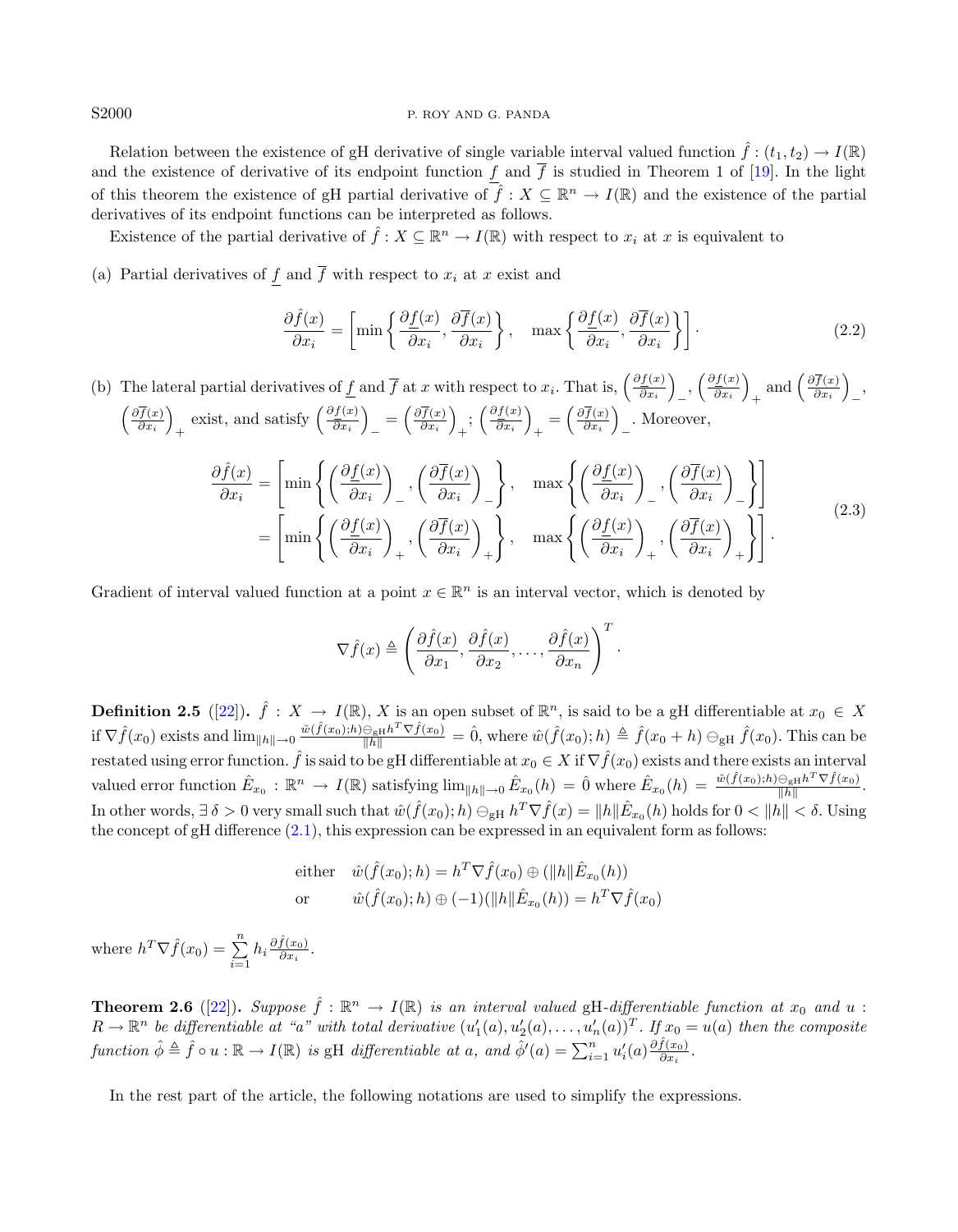Notations

$$
\nabla \hat{f}(x) \triangleq \left(\frac{\partial \hat{f}(x)}{\partial x_1}, \frac{\partial \hat{f}(x)}{\partial x_2}, \dots, \frac{\partial \hat{f}(x)}{\partial x_n}\right)^T
$$

$$
\frac{\partial \hat{f}(x)}{\partial x_i} \triangleq \left[ \left(\frac{\partial \hat{f}(x)}{\partial x_i}\right)_{\text{min}}, \left(\frac{\partial \hat{f}(x)}{\partial x_i}\right)_{\text{max}} \right].
$$

 $\Lambda_n = \{1, 2, \ldots, n\}$  denotes the index set. From  $(2.2)$  and  $(2.3)$ 

From (2.2) and (2.9),  
\n
$$
\left(\frac{\partial \hat{f}(x)}{\partial x_i}\right)_{\text{min}} \triangleq \min\left\{\frac{\partial f(x)}{\partial x_i}, \frac{\partial \overline{f}(x)}{\partial x_i}\right\} \text{ or } \min\left\{\left(\frac{\partial f(x)}{\partial x_i}\right)_-, \left(\frac{\partial \overline{f}(x)}{\partial x_i}\right)_-\right\} \text{ or } \min\left\{\left(\frac{\partial f(x)}{\partial x_i}\right)_+, \left(\frac{\partial \overline{f}(x)}{\partial x_i}\right)_+\right\}, \quad i \in \Lambda_n.
$$
\n
$$
\left(\frac{\partial \hat{f}(x)}{\partial x_i}\right)_{\text{max}} \triangleq \max\left\{\frac{\partial \overline{f}(x)}{\partial x_i}, \frac{\partial f(x)}{\partial x_i}\right\} \text{ or } \max\left\{\left(\frac{\partial f(x)}{\partial x_i}\right)_-, \left(\frac{\partial \overline{f}(x)}{\partial x_i}\right)_-\right\} \text{ or } \max\left\{\left(\frac{\partial f(x)}{\partial x_i}\right)_+, \left(\frac{\partial \overline{f}(x)}{\partial x_i}\right)_+\right\}, \quad i \in \Lambda_n.
$$

<span id="page-4-3"></span>3. EXISTENCE OF SOLUTION OF  $(\widehat{\mathrm{CP}})$ 

<span id="page-4-0"></span>Consider the problem  $(\widehat{CP})$ , where S is an open, convex subset of  $R^n$ . Assume that  $\widehat{f} : \mathbb{R}^n \to I(\mathbb{R})$  is gH differentiable and all the partial derivatives of  $\hat{f}$  are continuous on S throughout the rest part of the article.

**Definition 3.1** ([\[19\]](#page-13-10)). A point  $x^* \in S$  is called a (local) strong efficient solution of  $(\widehat{CP})$  if  $\sharp x \in S$  (*i.e.*  $\exists \delta > 0$ ,  $x \in B(x^*,\delta) \cap S$  such that  $\hat{f}(x) \leq \hat{f}(x^*)$ , where  $B(x^*,\delta)$  denotes the neighbourhood of  $x^*$  with radius  $\delta$ .

A point  $x^* \in S$  is called a (local) efficient solution of  $(\widehat{\mathbb{CP}})$  if  $\nexists x \in S$  (*i.e.*  $\exists \delta > 0, x \in B(x^*, \delta) \cap S$ ) such that  $\hat{f}(x) \preceq \hat{f}(x^*)$ .

A point  $x^* \in S$  is called (local) weak efficient solution of  $(\widehat{\mathbb{CP}})$  if  $\nexists x \in S$  (*i.e.*  $\exists \delta > 0, x \in B(x^*, \delta) \cap S$ ) such that  $\hat{f}(x) \prec \hat{f}(x^*)$ .

<span id="page-4-2"></span>For a given point  $x \in S$ , if  $\hat{f}(x + \alpha d)$   $(\prec \alpha r \preceq \alpha r \preceq)$   $\hat{f}(x)$  holds for some non zero  $d \in \mathbb{R}^n$ , then  $x + \alpha d$  is the point of improvement of the objective function  $\hat{f}(x)$  of  $(\widehat{CP})$  and d is a descent direction at x. In this article we accept "≺" to define the descent direction at a point.

**Definition 3.2.** A non zero vector  $d \in \mathbb{R}^n$  is said to be a descent direction of  $\hat{f}$  at  $x \in S$  with respect to " $\prec$ " if there exists some  $\delta > 0$  such that  $\hat{f}(x + \alpha d) \prec \hat{f}(x) \,\forall \alpha \in (0, \delta)$ .

For a given point  $x \in S$ , denote the set of descent direction by  $\mathscr{D}_0$  at a point x with respect to " $\prec$ ".

<span id="page-4-1"></span>
$$
\mathscr{D}_0(x) \triangleq \{d \in \mathbb{R}^n : \hat{f}(x + \alpha d) \prec \hat{f}(x) \quad \forall \alpha \in (0, \delta)\}.
$$

Following result is a consequence of Theorems [2.3](#page-2-1) and [2.6](#page-3-2) which will be used further to derive descent direction.

Lemma 3.3. For any  $x, y \in S$ ,

$$
\hat{f}(y) \ominus_{\mathbf{g}H} \hat{f}(x) \subset \bigcup_{c \in \mathcal{L}, \mathbf{S}\{x, y\}} (y - x)^{T} \nabla \hat{f}(c)
$$
\n(3.1)

where  $\text{L.S}\{x,y\}$  denotes the line segment joining x and y.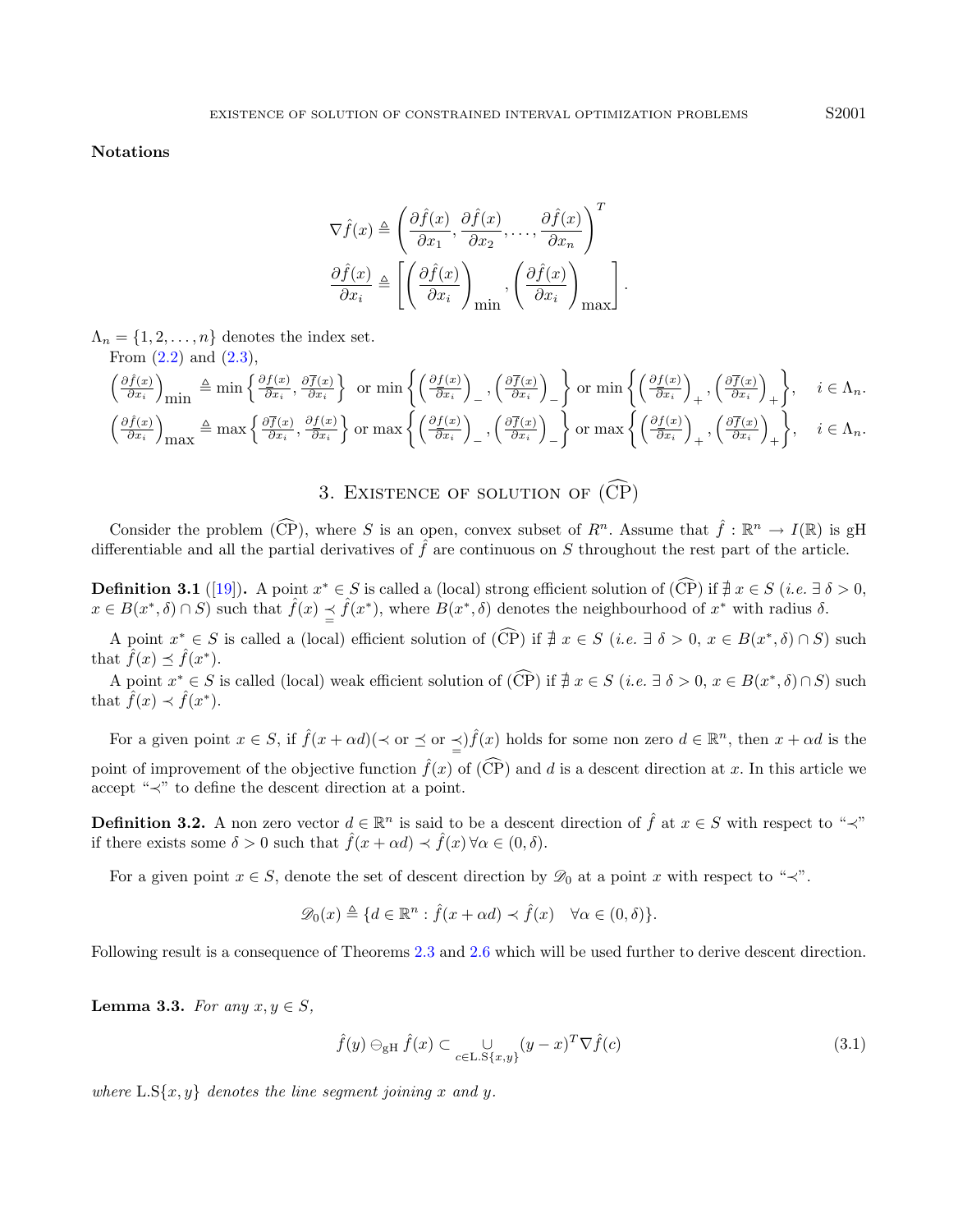## S2002 P. ROY AND G. PANDA

<span id="page-5-0"></span>*Proof.* For  $x, y \in S$ , denote  $\gamma(t) = x + t(y - x)$ ,  $t \in [0, 1]$ .  $\gamma(t) \in S$ , since S is a convex set. Let  $\hat{\phi}: [0,1] \to I(\mathbb{R})$  be defined by  $\hat{\phi}(t) = \hat{f}(\gamma_1(t), \gamma_2(t), \dots, \gamma_n(t)),$  where

 $\gamma_i(t) = x_i + t(y_i - x_i)$ ,  $\forall i = 1, 2, ..., n, t \in [0, 1]$ .  $\hat{\phi}$  is gH-differentiable, which follows from Theorem [2.6.](#page-3-2)

Therefore 
$$
\hat{\phi}'(t) = \sum_{i=1}^n \gamma'_i(t) \frac{\partial \hat{f}(\gamma(t))}{\partial \gamma_i} = \sum_{i=1}^n (y_i - x_i) \frac{\partial \hat{f}(\gamma(t))}{\partial \gamma_i} = (y - x)^T \nabla \hat{f}(\gamma(t)).
$$

From Theorem [2.3,](#page-2-1)  $\hat{\phi}(1) \ominus_{gH} \hat{\phi}(0) \subset \bigcup_{\theta \in [0,1]} \hat{\phi}'(\theta)$ . Here  $\hat{\phi}(1) = \hat{f}(y)$  and  $\hat{\phi}(0) = \hat{f}(x)$ . Hence [\(3.1\)](#page-4-1) follows, where  $c = x + \theta(y - x)$  for some  $\theta$  and  $\hat{\phi}'(\theta) = (y - x)^T \nabla \hat{f}(c)$ .

<span id="page-5-2"></span>**Theorem 3.4.** If  $d^T \nabla \hat{f}(x) \prec \hat{0}$  for some non zero  $d \in \mathbb{R}^n$ , then d is a descent direction of  $\hat{f}$  at x.

Proof.  $d^T \nabla \hat{f}(x) : \mathbb{R}^n \to I(\mathbb{R})$  is continuous at  $x$  since  $\frac{\partial \hat{f}(x)}{\partial x_i}$  is continuous for every  $i \in \Lambda_n$ . Since  $d^T \nabla \hat{f}(x) \prec \hat{0}$ , so  $0 \notin \text{int}(d^T \nabla \hat{f}(x))$ . Hence

<span id="page-5-1"></span> $d^T \nabla \hat{f}(x + \alpha d) \prec \hat{0} \quad \forall \alpha \in (0, \delta), \quad \text{some} \quad \delta > 0.$  (3.2)

In the inclusion result [\(3.1\)](#page-4-1) of Lemma [3.3,](#page-4-2) replacing y by  $x + \alpha d$ , we have

<span id="page-5-3"></span>
$$
\hat{f}(x + \alpha d) \ominus_{\mathbf{g} \mathbf{H}} \hat{f}(x) \subset \bigcup_{c \in \mathbf{L} \cdot \mathbf{S}\{x, x + \alpha d\}} \alpha d^T \nabla \hat{f}(c).
$$
\n(3.3)

From [\(3.2\)](#page-5-0) and [\(3.3\)](#page-5-1),  $\hat{f}(x + \alpha d) \ominus_{g} \hat{f}(x) \prec \hat{0}$ . Hence  $\hat{f}(x + \alpha d) \prec \hat{f}(x)$  follows. Therefore d is the descent direction at  $x$ .

Let  $\mathscr{D}_1$  denotes the set of descent directions at a point  $x \in S$  which follows Theorem [3.4.](#page-5-2)

$$
\mathscr{D}_1(x) \triangleq \left\{ d \in \mathbb{R}^n : d^T \nabla \hat{f}(x) \prec \hat{0} \right\}.
$$

<span id="page-5-5"></span>Lemma 3.5. At  $x \in S$ ,  $\mathscr{D}_1(x) \subseteq \mathscr{D}_0(x)$ .

*Proof.* Let  $d \in \mathcal{D}_1(x)$ . Then  $d^T \nabla \hat{f}(x) \prec \hat{0}$ . Since all the partial derivatives of  $\hat{f}$  are continuous,  $d^T \nabla \hat{f}(x)$  is continuous. Therefore  $\exists \delta' > 0$  such that  $d^T \nabla \hat{f}(x + \alpha d) \prec \hat{0} \ \forall \alpha \in (0, \delta')$ . Therefore from  $(3.3), \ \hat{f}(x + \alpha d) \prec \hat{f}(x)$  $(3.3), \ \hat{f}(x + \alpha d) \prec \hat{f}(x)$ holds  $\forall \alpha \in (0, \delta')$ . Therefore  $d \in \mathcal{D}_0(x)$ . Hence

$$
\mathscr{D}_1(x) \subseteq \mathscr{D}_0(x). \tag{3.4}
$$

Hence from  $(3.4)$ , the result follows.

<span id="page-5-4"></span>**Definition 3.6.** A non zero vector  $d \in \mathbb{R}^n$  is said to be a feasible direction at  $x \in S$  if there exists some  $\delta_1 > 0$ such that  $x + \alpha d \in S \ \forall \alpha \in (0, \delta_1)$ .

Let  $\mathscr{F}(x)$  denote the set of feasible directions at  $x \in S$ . *i.e.* 

$$
\mathscr{F}(x) \triangleq \{d \in \mathbb{R}^n : x + \alpha d \in S \quad \forall \alpha \in (0, \delta_1)\}.
$$

Some necessary conditions for the existence of weak efficient solution for  $(\widehat{CP})$  are studied below.

<span id="page-5-6"></span>**Theorem 3.7.** If  $x^*$  is local weak efficient solution of  $(\widehat{CP})$ , then  $\mathscr{F}(x^*) \cap \mathscr{D}_0(x^*) = \phi$ .

<span id="page-5-7"></span>*Proof.* Let  $x^* \in S$  be local weak efficient solution of  $(\widehat{CP})$ . If possible let  $\mathcal{F}(x^*) \cap \mathcal{D}_0(x^*) \neq \phi$ . There exists a non zero direction  $d \in \mathscr{F}(x^*) \cap \mathscr{D}_0(x^*)$ . Therefore from Definition [3.6,](#page-5-4)  $\exists \delta_1 > 0$  such that  $x^* + \alpha d \in S \,\forall \alpha \in (0, \delta_1)$ and from Definition [3.2,](#page-4-3)  $\exists \delta_2 > 0$  such that  $\hat{f}(x^* + \alpha d) \prec \hat{f}(x^*) \ \forall \alpha \in (0, \delta_2)$ . Choose  $\delta := \min\{\delta_1, \delta_2\}$  Hence  $\exists x \in B(x^*, \alpha) \cap S$ , such that  $\hat{f}(x) \prec \hat{f}(x^*) \ \forall \alpha \in (0, \delta)$ . This contradicts the assumption that  $x^* \in S$  is a local weak efficient solution of  $(\widehat{CP})$ . Hence  $\mathscr{F}(x^*) \bigcap \mathscr{D}_0(x^*)$  $) = \phi.$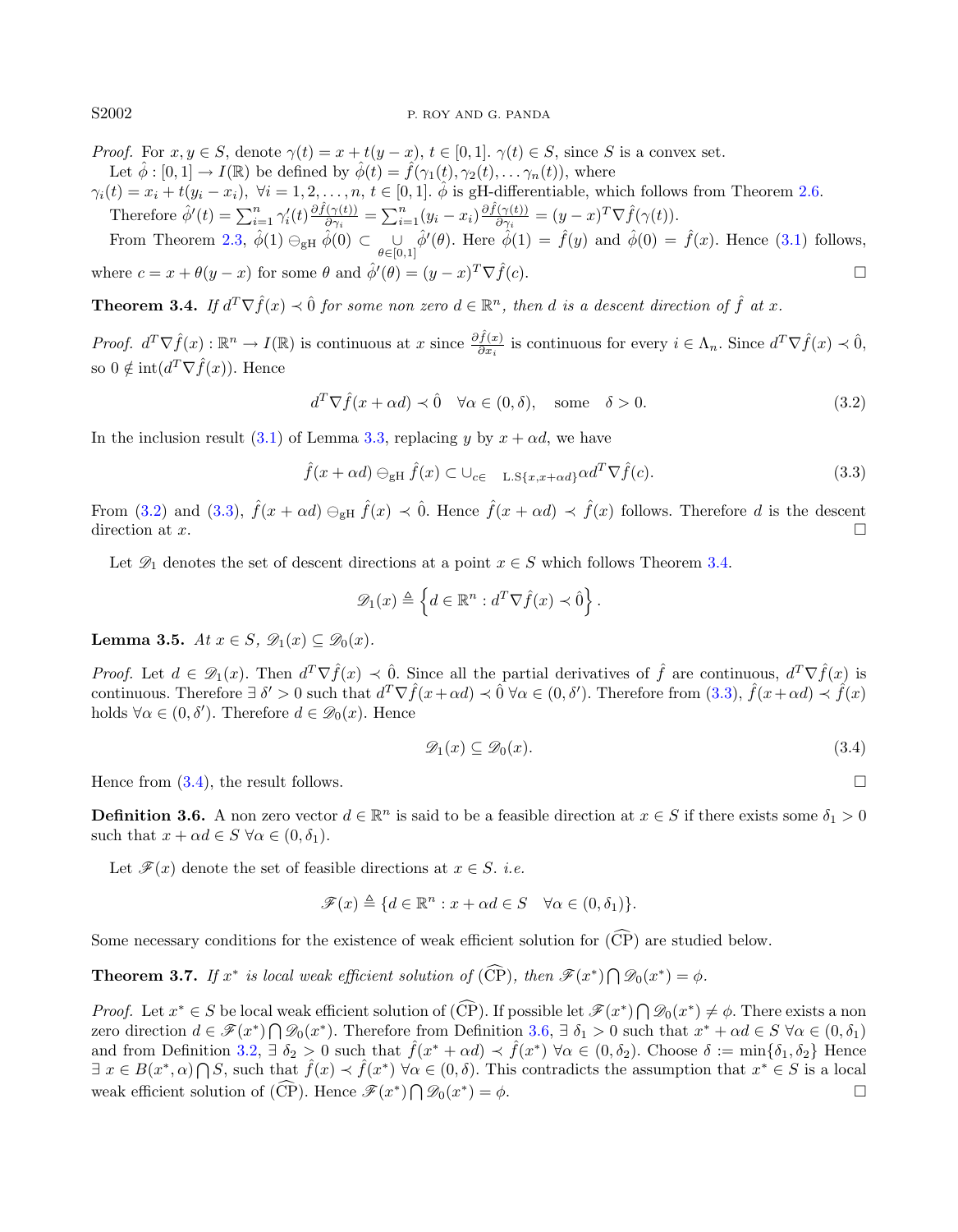**Corollary 3.8.** If  $x^*$  is local weak efficient solution of (CP), then  $\mathscr{F}(x^*) \cap \mathscr{D}_1(x^*) = \phi$ .

*Proof.* All the conditions of Lemma [3.5](#page-5-5) are satisfied. Therefore at  $x^* \in S$ , from Theorem [3.5,](#page-5-5)  $\mathscr{D}_1(x^*) \subseteq \mathscr{D}_0(x^*)$ hold. Again from Theorem [3.7,](#page-5-6) it follows that  $\mathscr{F}(x^*)\bigcap \mathscr{D}_0(x^*)=\phi$ . Hence the required result follows.

Generalized convexity plays an important role to ensure the optimal solution of classical optimization problem. Sufficient conditions for the existence of solution for interval optimization problem are studied by several researchers using convexity [\[2,](#page-13-16)[28,](#page-14-1)[29\]](#page-14-2) or pseudo convexity assumption [\[1,](#page-13-17)[30\]](#page-14-8) on either endpoint functions or real valued parametric form of interval valued function. In this article we have defined pseudo convexity for interval valued function (not necessarily dependent on endpoint function) using generalized Hukuhara differentiability. This concept is used to justify the existence of weak efficient solution. We accept the interval ordering "≺" to define pseudo convexity of interval valued function at a point. However in a similar way other interval ordering can be used to define pseudo convexity.

**Definition 3.9.** A gH-differentiable interval valued function  $\hat{f} : \mathbb{R}^n \to I(\mathbb{R})$  is said to be gH-pseudo convex at  $\bar{x} \in S$  if  $\hat{f}(x) \prec \hat{f}(\bar{x})$ , then  $(x - \bar{x})^T \nabla \hat{f}(\bar{x}) \prec \hat{0}$  holds for each  $x \in S$ .

Note 3.10. The pseudo convexity of endpoint functions does not depend on the gH-pseudo convexity of interval valued function. This is justified in the following example.

<span id="page-6-2"></span>**Example 3.11.** Consider  $\hat{f}(x_1, x_2) = [1, 4]x_1^2 \oplus [1, 3]x_1 \oplus [2, 4]x_2$ . At  $x = (0, 0)^T$ ,  $\hat{f}$  is gH differentiable and  $\nabla \hat{f}(0,0) = ([1,3],[2,4])^T$  though f and  $\overline{f}$  are not differentiable at  $x = (0,0)^T$ .

Consider an another point y such that  $\hat{f}(y) \prec \hat{f}(x)$  hold. Then

<span id="page-6-1"></span>
$$
[1,4]y_1^2 \oplus [1,3]y_1 \oplus [2,4]y_2 \prec \hat{0}.
$$
\n
$$
(3.5)
$$

Using [\(3.5\)](#page-6-1),  $(y-x)^T \nabla \hat{f}(x) = y_1[1,3] \oplus y_2[2,4] \prec \bigoplus_{g} [1,4] y_1^2 \prec \hat{0}.$ 

Therefore  $\hat{f}(y) \prec \hat{f}(x) \Rightarrow (y-x)^T \nabla \hat{f}(x) \prec \hat{0}$  hold. Hence  $\hat{f}$  is gH-pseudo convex at  $(0,0)^T$ .

**Theorem 3.12.** Suppose  $\hat{f} : \mathbb{R}^n \to I(\mathbb{R})$  is gH-pseudo-convex at  $x^* \in S$  and  $\mathscr{F}(x^*) \cap \mathscr{D}_1(x^*) = \phi$ . Then  $x^*$  is a local weak efficient solution of  $(\widehat{CP})$ .

*Proof.* Suppose  $x^*$  is not a local weak efficient solution of  $(\widehat{CP})$ . Then there exists  $\bar{x} \in S$  such that  $\hat{f}(\bar{x}) \prec \hat{f}(x^*)$ . Since  $\hat{f}$  is pesudo convex at  $x^*$ ,

$$
(\bar{x} - x^*)^T \nabla \hat{f}(x^*) \prec \hat{0} \Rightarrow (\bar{x} - x^*) \in \mathscr{D}_1(x^*).
$$

Let  $d = \bar{x} - x^*$ . Then  $x = x^* + \lambda(\bar{x} - x^*) \in S$  for  $\lambda \in (0, \delta)$  since S is an open convex set. Therefore  $(\bar{x} - x^*) \in \mathscr{F}(x^*)$  and  $\mathscr{F}(x^*) \cap \mathscr{D}_1(x^*) \neq \emptyset$ , which contradicts the hypothesis.

<span id="page-6-0"></span>Hence  $x^*$  is a local weak efficient solution of  $(\widehat{CP})$ .

# 4. EXISTENCE OF SOLUTION OF  $(\widehat{CP})$  with inequality constraints

Consider the following interval valued minimization problem with inequality constraints.

 $(\widehat{CP})_1$  : min  $\widehat{f}(x)$ Subject to:  $\hat{g}_j(x) \leq \hat{0}$ ;  $j \in \Lambda_m$ , where  $\Lambda_m = \{1, 2, ..., m\}$  $x \in X \subseteq \mathbb{R}^n$ ,

where  $\hat{f}, \hat{g}_j : \mathbb{R}^n \to I(\mathbb{R}), \forall j \in \Lambda_m, X$  is an open subset of  $\mathbb{R}^n$ . Here the feasible set will be specified as  $S := \{x \in X : \hat{g}_j(x) \leq \hat{0}; j \in \Lambda_m\}.$  Given a point  $\bar{x} \in S$ , denote  $\Lambda^{ac}(\bar{x}) := \{j : 0 \in \hat{g}_j(\bar{x}), j \in \Lambda_m\}.$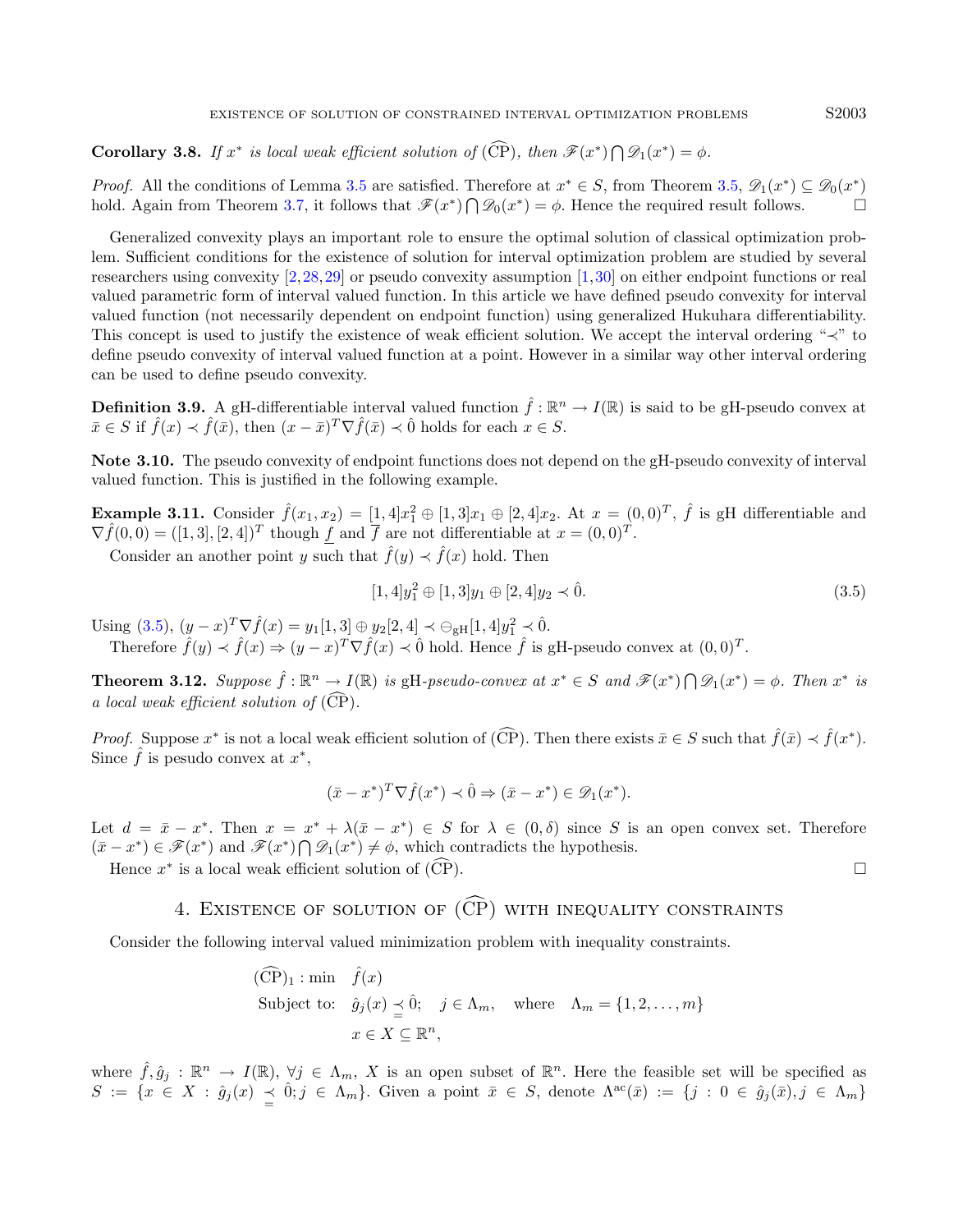### S2004 P. ROY AND G. PANDA

and  $\Lambda^{\text{in}}(\bar{x}) := \{j : \hat{g}_j(\bar{x}) \prec \hat{0}, j \in \Lambda_m\}$ .  $\hat{g}_j(x) \preceq \hat{0}$  and  $0 \in \hat{g}_j(\bar{x}), j \in \Lambda^{\text{ac}}(\bar{x}) \Rightarrow \text{either } \overline{g}_j(\bar{x}) = 0$  or  $\underline{g}_j(\bar{x}) = 0; \overline{g}_j(\bar{x}) = 0.$ 

The following assumptions are considered for  $(\widehat{\mathbb{CP}})_1$  to study the theoretical results.  $\hat{f}$  and  $\hat{g}_j : \mathbb{R}^n \to I(\mathbb{R})$ ,  $j \in \Lambda^{ac}(x)$  are gH differentiable over X and all the partial derivatives of  $\hat{g}_j, j \in \Lambda^{ac}(x)$  are continuous.  $\hat{g}_j, j \in$  $\Lambda^{\text{in}}(x)$  are continuous.

Denote  $\bar{\mathscr{F}}(x) \triangleq \{d \in \mathbb{R}^n : d^T \nabla \hat{g}_j(x) \prec \hat{0}, j \in \Lambda^{\rm ac}(x)\}\$ at any point  $x \in S$ .

## 4.1. Necessary conditions for weak efficient point

In this section some necessary conditions for the existence of weak efficient point of  $(\widehat{CP})_1$  are studied.

<span id="page-7-0"></span>Lemma 4.1. At  $x \in S$ ,  $\overline{\mathscr{F}}(x) \subset \mathscr{F}(x)$ .

*Proof.* Let  $d \in \bar{\mathscr{F}}(x)$ . Then  $d^T \nabla \hat{g}_j(x) \prec \hat{0}$ ,  $\forall j \in \Lambda^{ac}(x)$ . Using Theorem [3.4,](#page-5-2) d is a descent direction of  $\hat{g}_j(x); j \in \Lambda^{ac}(x)$  at  $x \in S$ .

Since X is an open subset of  $\mathbb{R}^n$  and  $x \in X$ , there exists a  $\delta_0 > 0$  such that  $x + \alpha d \in X$  for  $\alpha \in (0, \delta_0)$ . Therefore from Definition [3.2,](#page-4-3)  $\exists \delta_1 > 0$  such that  $\hat{g}_j(x + \alpha d) \prec \hat{g}_j(x) \preceq \hat{0} \ \forall j \in \Lambda^{ac}(x)$ ,  $\forall \alpha \in (0, \delta_1)$ .

Further  $\hat{g}_i(x) \prec \hat{0}$   $\forall i \in \Lambda^{in}(x)$ . Since  $\hat{g}_i(x); i \in \Lambda^{in}(x)$  are continuous at  $x, \exists \delta_2 > 0$  such that  $\hat{g}_i(x + \alpha d) \prec$  $\hat{0} \ \forall i \in \Lambda^{in}(x), \ \forall \alpha \in (0, \delta_2).$ 

Choose  $\delta_3 := \min\{\delta_0, \delta_1, \delta_2\}$ . Thus  $x + \alpha d \in S \ \forall \alpha \in (0, \delta_3)$ . Hence  $d \in \mathscr{F}(x)$ . Thus the result follows.

**Corollary 4.2.** If  $x^*$  is a local weak efficient solution of  $(\widehat{CP})_1$ , then  $\overline{\mathscr{F}}(x^*)\bigcap \mathscr{D}_1(x^*)=\phi$ .

*Proof.* From Theorem [3.8,](#page-5-7)  $\mathscr{F}(x^*)\bigcap \mathscr{D}_1(x^*) = \phi$  at the local weak efficient solution  $x^*$ . From Lemma [4.1,](#page-7-0)  $\bar{\mathscr{F}}(x^*) \subseteq \mathscr{F}(x^*)$ . Therefore  $\bar{\mathscr{F}}(x^*) \cap \mathscr{D}_1(x^*)$  $) = \phi.$ 

<span id="page-7-1"></span>**Theorem 4.3.** If  $x^* \in S$  is a local weak efficient solution of  $(\widehat{CP})_1$ , then  $\{d \in \mathbb{R}^n : d^T \nabla \hat{f}(x^*) \prec \hat{0}, d^T \nabla \hat{f}(x^*) \prec \hat{0}\}$  $d^T \nabla \hat{g}_j(x^*) \prec \hat{0}; j \in \Lambda^{ac}(x^*)$  =  $\phi$ .

*Proof.* Suppose there exists  $d \in \mathbb{R}^n$  such that  $d^T \nabla \hat{f}(x^*) \prec \hat{0}$ ;  $d^T \nabla \hat{g}_j(x^*) \prec \hat{0}$ ;  $j \in \Lambda^{ac}(x^*)$ . Theorem [3.4](#page-5-2) holds for  $\hat{f}, \hat{g}_j$ ;  $j \in \Lambda^{ac}(x^*)$  at  $x^* \in S$ . Hence d is a descent direction of  $\hat{f}, \hat{g}_j$ ;  $j \in \Lambda^{ac}(x^*)$  at  $x^*$ . Since X is an open subset of  $\mathbb{R}^n$  and  $x \in X$ , there exists a  $\delta_0 > 0$  such that  $x + \alpha d \in X$  for  $\alpha \in (0, \delta_0)$ .

Therefore  $\exists \delta_1, \delta_2 > 0$  such that  $\hat{f}(x^* + \alpha d) \prec \hat{f}(x^*) \ \forall \alpha \in (0, \delta_1)$  and  $\hat{g}_j(x^* + \alpha d) \prec \hat{g}_j(x^*) \preceq \hat{0} \ \forall j \in \Lambda^{\rm ac}(x^*),$  $\forall \alpha \in (0, \delta_2).$ 

Further  $\hat{g}_j(x^*) \prec \hat{0} \ \forall j \in \Lambda^{in}(x^*)$ . Since  $\hat{g}_j(x^*)$ ;  $j \in \Lambda^{in}(x^*)$  are continuous at  $x^*, \exists \delta_3 > 0$  such that  $\hat{g}_j(x^* + \alpha d) \prec \hat{0} \ \forall j \in \Lambda^{\text{in}}(x^*), \ \forall \alpha \in (0, \delta_3).$ 

Choose  $\delta := \min\{\delta_0, \delta_1, \delta_2, \delta_3\}$ . Therefore  $\forall \alpha \in (0, \delta), \exists x + \alpha d \in S$  such that  $\hat{f}(x^* + \alpha d) \prec \hat{f}(x^*)$  holds which contradicts that  $x^* \in S$  is a local weak efficient solution of  $(\widehat{CP})_1$ . Hence the result follows.

## 4.1.1. Fritz-John point

<span id="page-7-4"></span>**Theorem 4.4.** If  $x^*$  is a local weak efficient solution of  $(\widehat{CP})_1$ , then there exist  $\alpha, \beta, \gamma_j, \delta_j \ge 0$ ,  $j \in \Lambda^{ac}(x^*)$ with  $(\alpha, \beta, \gamma_i, \delta_i) \neq (0, 0, 0, 0)$  such that the following conditions hold.

$$
\alpha p + \beta q + \sum_{j \in \Lambda^{ac}(x^*)} \gamma_j r_j + \sum_{j \in \Lambda^{ac}(x^*)} \delta_j s_j = 0 \tag{4.1}
$$

<span id="page-7-3"></span><span id="page-7-2"></span>
$$
\gamma_j \underline{g}_j(x^*) + \delta_j \overline{g}_j(x^*) = 0, \quad j \in \Lambda^{ac}(x^*)
$$
\n(4.2)

where  $p_i, q_i \in \left\{ \left( \frac{\partial \hat{f}(x^*)}{\partial x_i} \right) \right\}$  $\frac{\hat{f}(x^*)}{\partial x_i}\bigg)$  $_{\min}$ ,  $\left(\frac{\partial \hat{f}(x^*)}{\partial x_i}\right)$  $\frac{\hat{f}(x^*)}{\partial x_i}\bigg)$ max \ with  $p_i \neq q_i$  and  $r_{ij}, s_{ij} \in \left\{ \left( \frac{\partial \hat{g}_i(x^*)}{\partial x_i} \right)$  $\frac{\hat{\eta}_j(x^*)}{\partial x_i}\bigg)$  $_{\min}$ ,  $\left(\frac{\partial \hat{g_j}(x^*)}{\partial x_i}\right)$  $\frac{\hat{\eta}_j(x^*)}{\partial x_i}\bigg)$ max  $\}$ ,  $j \in \Lambda^{ac}(x^*)$  with  $r_{ij} \neq s_{ij}$ .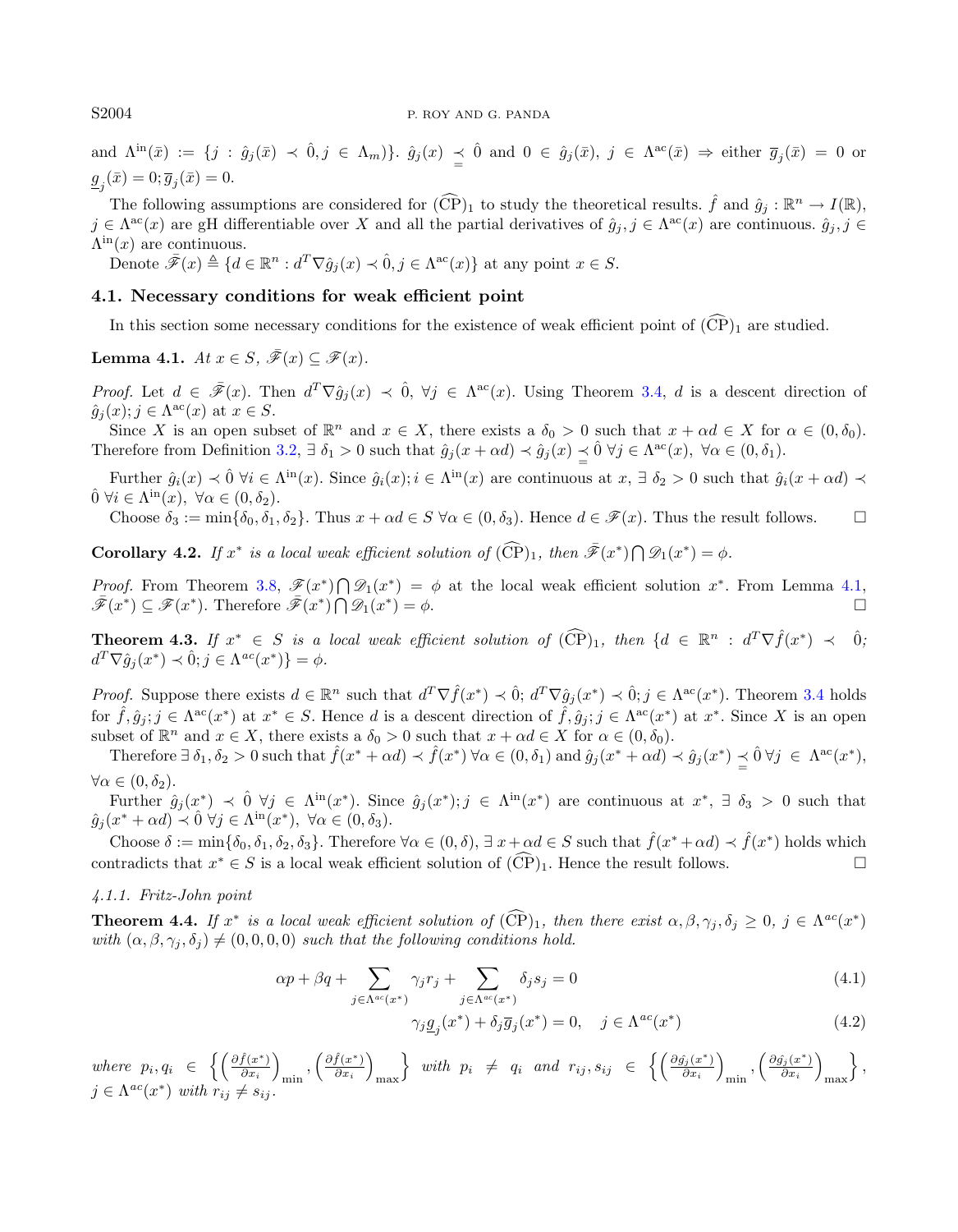*Proof.* From Theorem [4.3,](#page-7-1) the system  $\nabla \hat{f}(x^*)^T d \prec \hat{0}, \nabla \hat{g}_j(x^*)^T d \prec \hat{0}, j \in \Lambda^{ac}(x^*)$  has no solution. That is,  $\sum_i d_i \frac{\partial \hat{f}(x^*)}{\partial x_i}$  $\frac{\hat{f}(x^*)}{\partial x_i} \prec \hat{0}, \sum_i d_i \frac{\partial \hat{g}_j(x^*)}{\partial x_i}$  $\hat{\theta}_{\hat{\theta}_{i}}(x^*) \leq \hat{0}, \, j \in \Lambda^{\text{ac}}(x^*)$  has no solution. This implies for  $j \in \Lambda^{\text{ac}}(x^*)$ , following system has no solution.

$$
\sum_{i} \min \left\{ d_i \left( \frac{\partial \hat{f}(x^*)}{\partial x_i} \right)_{\min}, d_i \left( \frac{\partial \hat{f}(x^*)}{\partial x_i} \right)_{\max} \right\} < 0, \quad \sum_{i} \max \left\{ d_i \left( \frac{\partial \hat{f}(x^*)}{\partial x_i} \right)_{\min}, d_i \left( \frac{\partial \hat{f}(x^*)}{\partial x_i} \right)_{\max} \right\} < 0, \quad \sum_{i} \max \left\{ d_i \left( \frac{\partial \hat{g}_j(x^*)}{\partial x_i} \right)_{\min}, d_i \left( \frac{\partial \hat{g}_j(x^*)}{\partial x_i} \right)_{\max} \right\} < 0.
$$

Therefore the set  $\{\sum_i d_i p_i < 0, \sum_i d_i q_i < 0, \sum_i d_i r_{ij} < 0, \sum_i d_i s_{ij} < 0, j \in \Lambda^{\text{ac}}(x^*)\}$  has no solution, where  $p_i, q_i \in \left\{ \left( \frac{\partial \hat{f}(x^*)}{\partial x_i} \right)$  $\frac{\hat{f}(x^*)}{\partial x_i}\bigg)$  $_{\min}$ ,  $\left(\frac{\partial \hat{f}(x^*)}{\partial x_i}\right)$  $\frac{\hat{f}(x^*)}{\partial x_i}\bigg)$ max with  $p_i \neq q_i$  and  $r_{ij}, s_{ij} \in \left\{ \left( \frac{\partial \hat{g}_j(x^*)}{\partial x_i} \right)$  $\frac{\hat{\eta}_j(x^*)}{\partial x_i}\bigg)$  $_{\min}$ ,  $\left(\frac{\partial \hat{g_{j}}(x^*)}{\partial x_i}\right)$  $\frac{\hat{\eta}_j(x^*)}{\partial x_i}\bigg)$ max  $\big\}, j \in \Lambda^{ac}(x^*)$  with  $r_{ij} \neq s_{ij}$ .

This can be expressed in matrix form as  $\{d \in \mathbb{R}^n : \mathscr{A}(x^*)d < 0\} = \phi$ , where the matrix

$$
\mathscr{A}(x^*) = \begin{pmatrix} p^T \\ q^T \\ r_j^T, & j \in \Lambda^\text{ac}_x(x^*) \\ s_j^T, & \end{pmatrix}_{(2+2|\Lambda^\text{ac}(x^*)|)\times n}.
$$

Using Gordan's theorem of alternative, there exist  $\alpha, \beta, \gamma_j, \delta_j \geq 0$ ,  $j \in \Lambda^{ac}(x^*)$  with  $(\alpha, \beta, \gamma_j, \delta_j) \neq (0, 0, 0, 0)$ such that

$$
\alpha p + \beta q + \sum_{j \in \Lambda^{ac}(x^*)} \gamma_j r_j + \sum_{j \in \Lambda^{ac}(x^*)} \delta_j s_j = 0.
$$

Since  $x^* \in S$ ,  $\hat{g}_j(x^*) \preceq \hat{0}$  and for  $j \in \Lambda^{ac}(x^*)$ ,  $0 \in \hat{g}_j(x^*)$ . Therefore either (i)  $\underline{g}_j(x^*) < 0$ ,  $\overline{g}_j(x^*) = 0$  or (ii)  $g_j(x^*) = 0 = \overline{g}_j(x^*)$ . [\(4.2\)](#page-7-2) holds for  $\gamma_j = 0; \delta_j \ge 0$  in case (i) and  $\gamma_j \ge 0; \delta_j \ge 0$  in case (ii).

The necessary conditions [\(4.1\)](#page-7-3) and [\(4.2\)](#page-7-2) in Theorem [4.4](#page-7-4) become the Fritz-John necessary conditions of a general optimization problem if the parameters of  $(\widehat{CP})_1$  are degenerate intervals. Hence we say the point  $x^*$ satisfying  $(4.1)$  and  $(4.2)$  as Fritz-John point.

**Definition 4.5** (Fritz-John point). A point  $x^* \in S$  is said to be Fritz-John point of  $(\widehat{CP})_1$  if there exist  $\alpha, \beta, \gamma_j, \delta_j \geq 0$ ,  $j \in \Lambda^{ac}(x^*)$  with  $(\alpha, \beta, \gamma_j, \delta_j) \neq (0, 0, 0, 0)$  such that the conditions  $(4.1)$  and  $(4.2)$  hold.

<span id="page-8-0"></span>**Example 4.6.**  $x^* = (2, 1)^T$  as a Fritz-John point of the following interval valued inequality constrained minimization problem.

Min 
$$
[1, 3](x_1 - 3)^2 \oplus [2, 4](x_2 - 2)^2
$$
  
Subject to  $\left[\frac{1}{2}, 1\right] x_1^2 \oplus \left[\frac{1}{3}, 1\right] x_2^2 \leq [3, 5]$   
 $[1, 2]x_1 \oplus [2, 3]x_2 \leq [4, 7]$   
 $x_1 \geq 0, x_2 \geq 0.$ 

Here  $\hat{g}_1(x) := \left[\frac{1}{2}, 1\right]x_1^2 \oplus \left[\frac{1}{3}, 1\right]x_2^2 \ominus_{\text{gH}} [3, 5]; \ \hat{g}_2(x) := \left[1, 2\right]x_1 \oplus [2, 3]x_2 \ominus_{\text{gH}} [4, 7]; \ \hat{g}_3(x) := \left[-1, -1\right]x_1$  and  $\hat{g}_4(x) := [-1, -1]\overline{x}_2$ . Following calculations justify that  $x^* = (2, 1)^T$  is a Fritz-John point of this problem.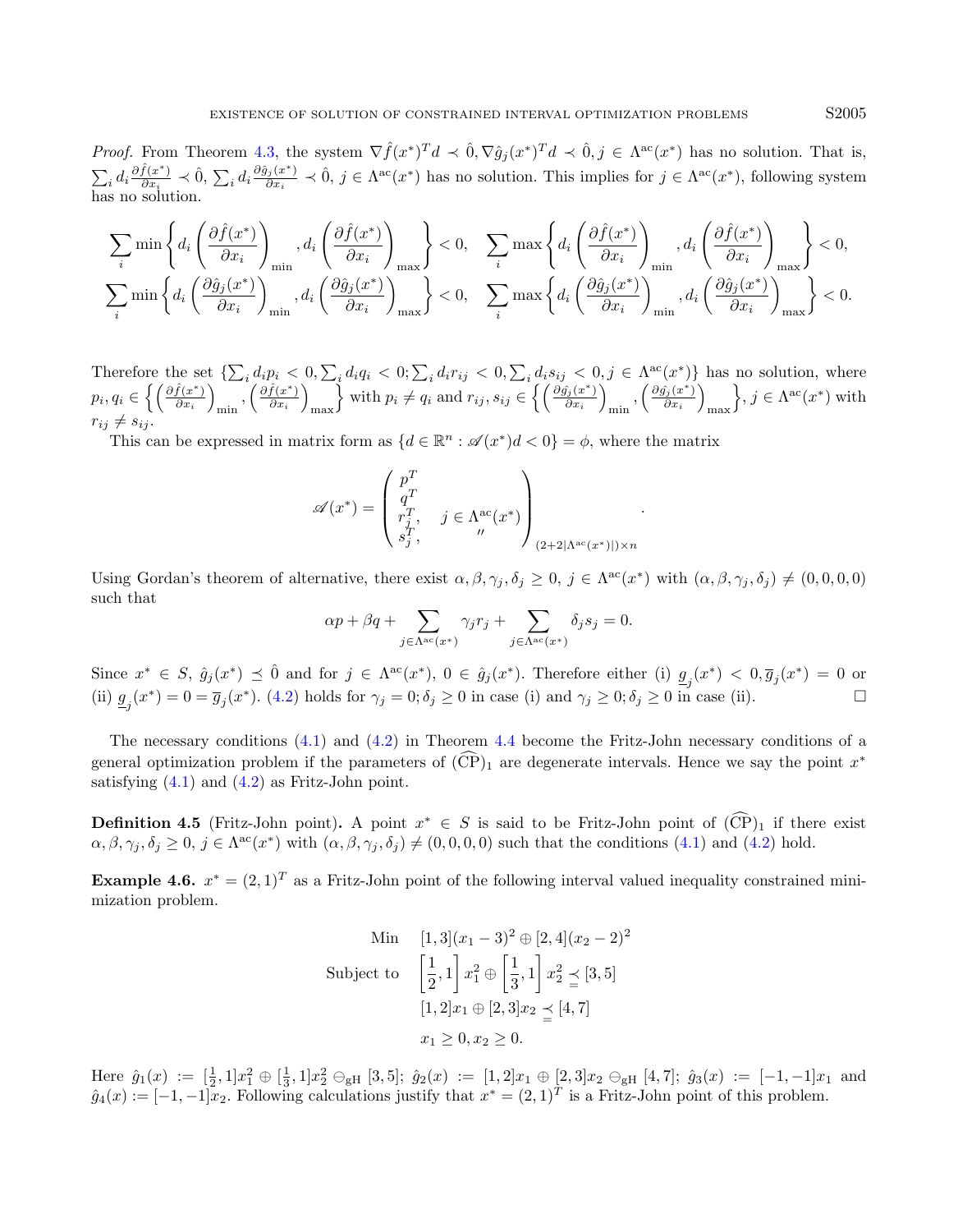Note that  $0 \in \hat{g}_1(x^*)$  with  $g_1(x^*) < 0, \overline{g}_1(x^*) = 0$ ;  $\hat{g}_2(x^*) = 0$ ;  $\hat{g}_3(x^*) < 0$  and  $\hat{g}_4(x^*) < 0$ . Therefore  $\Lambda^{ac}(x^*) = \{1, 2\}$ . Here,  $\hat{f}$ ,  $\hat{g}_1$ ,  $\hat{g}_2$  are gH differentiable at  $x^*$ .

<span id="page-9-0"></span>
$$
\frac{\partial \hat{f}(x^*)}{\partial x_1} = [-6, -2], \quad \frac{\partial \hat{f}(x^*)}{\partial x_2} = [-8, -4], \quad \frac{\partial \hat{g}_1(x^*)}{\partial x_1} = [2, 4],
$$

$$
\frac{\partial \hat{g}_1(x^*)}{\partial x_2} = \left[\frac{2}{3}, 2\right] x_2^* = \left[\frac{2}{3}, 2\right], \quad \frac{\partial \hat{g}_2(x^*)}{\partial x_1} = [1, 2], \quad \frac{\partial \hat{g}_2(x^*)}{\partial x_2} = [2, 3].
$$

For  $d \in \mathbb{R}^n$ , consider the system of interval inequalities  $\nabla \hat{f}(x^*)^T d \prec \hat{0}$ ,  $\nabla \hat{g}_j(x^*)^T d \prec \hat{0}$ ,  $j \in \Lambda^{ac}(x^*)$ , which is

$$
[-6, -2]d_1 \oplus [-8 - 4]d_2 \prec \hat{0}, \quad [2, 4]d_1 \oplus [\frac{2}{3}, 2]d_2 \prec \hat{0}, \quad [1, 2]d_1 \oplus [2, 3]d_2 \prec \hat{0}.
$$
 (4.3)

**Case 1.** If  $d_1, d_2$  are of same sign then  $(4.3)$  becomes

$$
-6d_1 - 8d_2 < 0; \quad -2d_1 - 4d_2 < 0; \quad 2d_1 + \frac{2}{3}d_2 < 0; \quad 4d_1 + 2d_2 < 0; \quad d_1 + 2d_2 < 0; \quad 2d_1 + 3d_2 < 0,
$$

which has no solution. By theorem of alternative, the following system has a solution ( $\alpha = 1, \beta = 1, \gamma_1 = 0$ ,  $\gamma_2 = \frac{16}{3}, \delta_1 = \frac{2}{3}, \delta_2 = 0$  is the solution).

$$
\alpha \begin{pmatrix} -6 \\ -8 \end{pmatrix} + \beta \begin{pmatrix} -2 \\ -4 \end{pmatrix} + \gamma_1 \begin{pmatrix} 2 \\ \frac{2}{3} \end{pmatrix} + \delta_1 \begin{pmatrix} 4 \\ 2 \end{pmatrix} + \gamma_2 \begin{pmatrix} 1 \\ 2 \end{pmatrix} + \delta_2 \begin{pmatrix} 2 \\ 3 \end{pmatrix} = 0
$$
  

$$
-\frac{2}{3}\gamma_1 + 0\delta_1 = 0
$$
  

$$
0\gamma_2 + 0\delta_2 = 0.
$$

**Case 2.** If  $d_1, d_2$  are of opposite sign then  $(4.3)$  becomes

$$
-6d_1 - 4d_2 < 0; \quad -2d_1 - 8d_2 < 0; \quad 2d_1 + 2d_2 < 0; \quad 4d_1 + \frac{2}{3}d_2 < 0; \quad d_1 + 3d_2 < 0; \quad 2d_1 + 2d_2 < 0,
$$

which has no solution. By theorem of alternative, the following system has a solution ( $\alpha = 1, \beta = 1, \gamma_1 = 0$ ,  $\gamma_2 = \frac{64}{17}, \delta_1 = \frac{18}{17}, \delta_2 = 0$  is the solution).

$$
\alpha \begin{pmatrix} -6 \\ -4 \end{pmatrix} + \beta \begin{pmatrix} -2 \\ -8 \end{pmatrix} + \gamma_1 \begin{pmatrix} 2 \\ 2 \end{pmatrix} + \delta_1 \begin{pmatrix} 4 \\ \frac{2}{3} \end{pmatrix} + \gamma_2 \begin{pmatrix} 1 \\ 3 \end{pmatrix} + \delta_2 \begin{pmatrix} 2 \\ 2 \end{pmatrix} = 0
$$
  

$$
-\frac{2}{3}\gamma_1 + 0\delta_1 = 0
$$
  

$$
0\gamma_2 + 0\delta_2 = 0.
$$

Hence the conditions [\(4.1\)](#page-7-3) and [\(4.2\)](#page-7-2) are satisfied and the feasible point  $x^* = (2, 1)^T$  is Fritz-John point.

#### 4.1.2. Regularity conditions and Karush–Kuhn–Tucker point

In a classical optimization model, Karush–Kuhn–Tucker (KKT hereafter) conditions, associated with non zero multiplier of the objective function, are obtained by imposing some constraints qualification. As in general non linear programming it is necessary to explore some regularity conditions in interval sense as constraint qualifications, which is studied in this article using the linear independence of interval vectors.

<span id="page-9-1"></span>**Definition 4.7** (Linear independence of interval vectors,  $[3, 4]$  $[3, 4]$  $[3, 4]$ ). The set of *n* different interval vectors  $\{\hat{u}^{(1)}, \hat{u}^{(2)}, \ldots, \hat{u}^{(n)} : \hat{u}^{(i)} \neq \hat{u}^{(j)}, i, j \in \Lambda_n\}$  is called linearly independent if the set of real vectors  $\{u^{(1)}, u^{(2)}, \ldots, u^{(n)} : u^{(i)} \in \hat{u}^{(i)} \; \forall i \in \Lambda_n\}$  is linearly independent.

Otherwise if there exists at least one set of linearly dependent real vectors  $\{v^{(1)}, v^{(2)}, \ldots, v^{(n)} : v^{(i)} \in \hat{u}^{(i)} \forall i \in \Lambda_n\}$ then the set of interval vectors  $\{\hat{u}^{(1)}, \hat{u}^{(2)}, \ldots, \hat{u}^{(n)}\}$  is linearly dependent.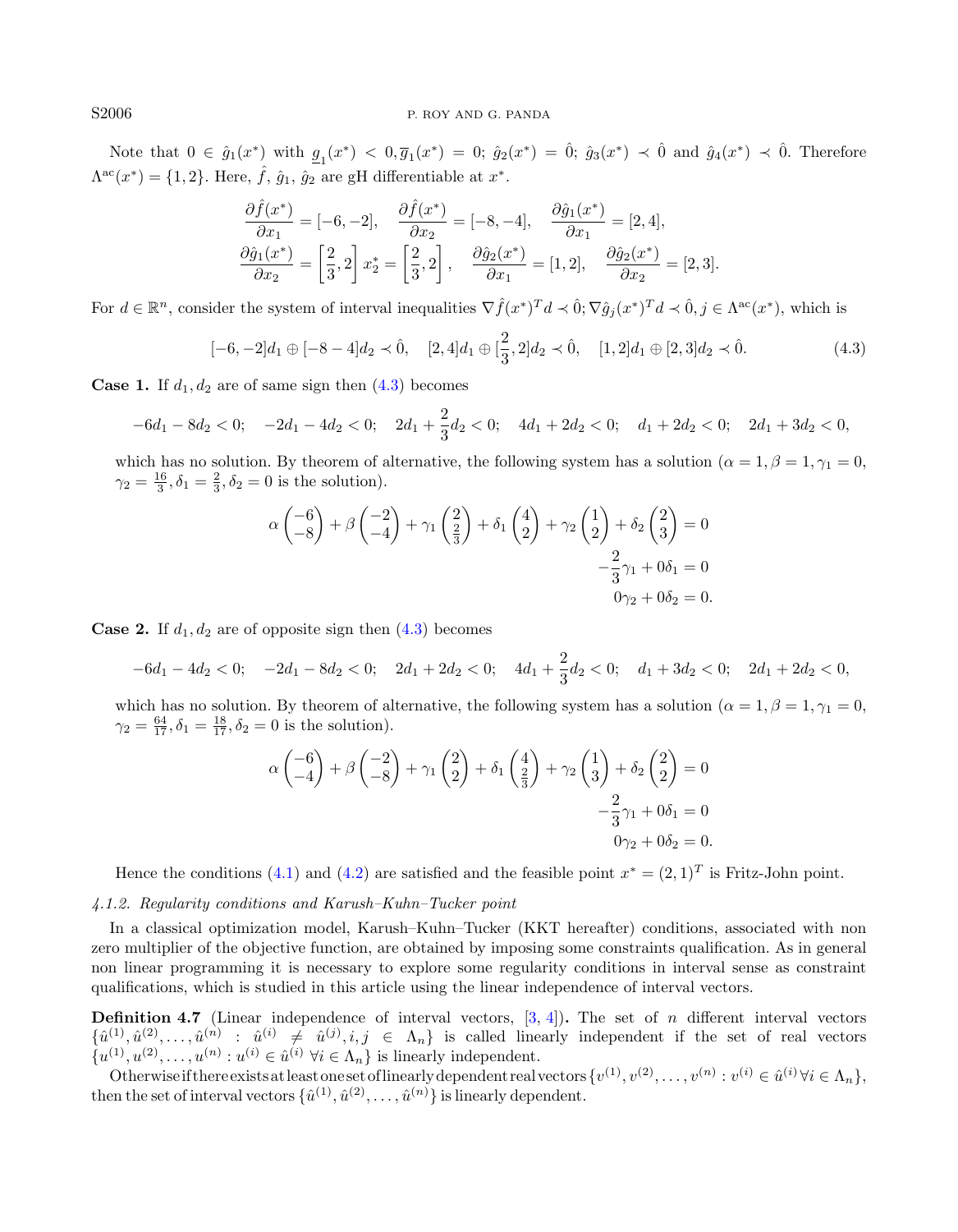<span id="page-10-3"></span>Note 4.8. The following results from [\[3\]](#page-13-18) are summarized which are useful to determine the linear dependence or independence of interval vectors.

- (1) Given  $n+1$  interval vectors, assume that the set of n interval vectors  $\{\hat{u}^{(1)}, \hat{u}^{(2)}, \ldots, \hat{u}^{(n)}\}$  is linearly independent. Then the set of interval vectors  $\{\hat{u}^{(i)}, i = 1, 2, \ldots, n+1\}$  is linearly dependent if and only if there exists a real vector comprised of  $b_i$ ,  $i = 1, 2, ..., n$  that satisfies  $0_n \in \hat{u}^{(n+1)} \oplus (-1) \left(\sum_{i=1}^n b_i \hat{u}^{(i)}\right)$  for at least one particular sign of  $b_i$ .
- (2) Based on the assumption of above result 1, if  $\hat{u}_{n+1}$  is linearly dependent on the other interval vectors  $\hat{u}_i, i = 1, 1, \dots, n$ , then  $(\hat{u}_{n+1} \cap \sum_{i=1}^n b_i \hat{u}^{(i)}) \neq \phi$
- (3) Given  $n+1$  interval vectors, assume that the set of n interval vectors  $\{\hat{u}^{(1)}, \hat{u}^{(2)}, \ldots, \hat{u}^{(n)}\}$  is linearly independent. If  $0_n \in \hat{u}^{(n+1)}$ , then  $\hat{u}^{(n+1)}$  is linearly dependent on that set of interval vectors.
- (4) From the result 3, one may conclude that  $\{\hat{u}^{(n)}\}$  is linearly independent if  $0_n \notin \hat{u}^{(n)}$ .

In the light of the concept of constraint qualifications for a general constrained nonlinear optimization problem, one can say that  $(\widehat{CP})_1$  satisfies the constraint qualification at  $x^*$  if the set  $\{\nabla \hat{g}_j(x^*) : j \in \Lambda^{ac}(x^*)\}$  is linearly independent. We call the point satisfying this condition as a regular point.

<span id="page-10-2"></span>**Theorem 4.9.** Suppose  $x^* \in S$  is a local weak efficient solution of  $(\widehat{CP})_1$  and the set  $\{\nabla \hat{g}_j(x^*) : j \in \Lambda^{ac}(x^*)\}$ is linearly independent. Then at least one of  $\alpha$ ,  $\beta$  in [\(4.1\)](#page-7-3) will be nonzero.

*Proof.* Suppose  $\alpha = 0 = \beta$  in [\(4.1\)](#page-7-3). Then

<span id="page-10-1"></span><span id="page-10-0"></span>
$$
\sum_{j \in \Lambda^{ac}(x^*)} (\gamma_j r_j + \delta_j s_j) = 0 \tag{4.4}
$$

where  $r_{ij}, s_{ij} \in \left\{ \left( \frac{\partial \hat{g}_j(x^*)}{\partial x_i} \right)$  $\frac{\hat{\eta}_j(x^*)}{\partial x_i}\bigg)$  $_{\text{min}}$ ,  $\left(\frac{\partial \hat{g_{j}}(x^{\ast})}{\partial x_{i}}\right)$  $\frac{\hat{\eta}_j(x^*)}{\partial x_i}\bigg)$ max  $\big\}$ ,  $j \in \Lambda^{ac}(x^*)$  with  $r_{ij} \neq s_{ij}$ .

Since  $\alpha = 0 = \beta$ , from Theorem [4.4,](#page-7-4)  $(\gamma_j, \delta_j) \neq (0, 0)$  for at least one  $j \in \Lambda^{ac}(x^*)$ . Hence  $\gamma_j + \delta_j > 0$  for at least one  $j \in \Lambda^{ac}(x^*)$ . From  $(4.4)$ ,

$$
\sum_{j \in \Lambda^{ac}(x^*)} (\gamma_j + \delta_j) \left( \frac{\gamma_j r_j + \delta_j s_j}{\gamma_j + \delta_j} \right) = 0 \quad \text{since} \quad (\gamma_j + \delta_j) > 0. \tag{4.5}
$$

 $0 \leq \frac{\gamma_j}{\gamma_i+1}$  $\frac{\gamma_j}{\gamma_j+\delta_j}, \frac{\delta_j}{\gamma_j+1}$  $\frac{\delta_j}{\gamma_j+\delta_j}\leq 1$  and  $\frac{\gamma_j}{\gamma_j+\delta_j}+\frac{\delta_j}{\gamma_j+1}$  $\frac{\sigma_j}{\gamma_j+\delta_j}=1.$  Therefore for each  $i \in \Lambda_n$ ,

$$
\left(\frac{\partial \hat{g}_j(x^*)}{\partial x_i}\right)_{\min} \le \left(\frac{\gamma_j r_j + \delta_j s_j}{\gamma_j + \delta_j}\right) \le \left(\frac{\partial \hat{g}_j(x^*)}{\partial x_i}\right)_{\max}, \quad j \in \Lambda^{\text{ac}}(x^*).
$$

Hence  $\forall i$ , if we consider  $v_j := \left( \frac{\gamma_j r_j + \delta_j s_j}{\gamma_{j+1} + \delta_j s_j} \right)$  $\gamma_j + \delta_j$  $\Big); j \in \Lambda^{ac}(x^*)$ , then  $v_j \in \nabla \hat{g}_j(x^*)$  for each  $j \in \Lambda^{ac}(x^*)$ .

Therefore from [\(4.5\)](#page-10-1),  $\sum_{j \in \Lambda^{ac}(x^*)} (\gamma_j + \delta_j) v_j = 0; v_j \in \nabla \hat{g}_j(x^*)$  with  $(\gamma_j + \delta_j) > 0$  implies the set of interval vectors  $\{\nabla \hat{g}_j(x^*) : j \in \Lambda^{ac}(x^*)\}$  is linearly dependent which is a contradiction. Therefore  $\alpha, \beta \geq 0$  with  $(\alpha, \beta) \neq (0, 0).$ 

From Theorem [4.4,](#page-7-4) one may note that if  $x^* \in S$  is a local weak efficient solution of  $(\widehat{CP})_1$ , then there exist  $\alpha, \beta, \gamma_j, \delta_j \geq 0$ ,  $j \in \Lambda^{ac}(x^*)$  with  $(\alpha, \beta, \gamma_j, \delta_j) \neq (0, 0, 0, 0)$  such that the conditions [\(4.1\)](#page-7-3) and [\(4.2\)](#page-7-2) hold. Under the same assumption, from Theorem [4.9](#page-10-2) one may note that if the set  $\{\nabla \hat{g}_j(x^*) : j \in \Lambda^{ac}(x^*)\}$  is linearly independent, then at least one of  $\alpha$ ,  $\beta$  in [\(4.1\)](#page-7-3) will be nonzero. Therefore we say the conditions (4.1) and [\(4.2\)](#page-7-2) satisfying  $(\alpha, \beta) \neq (0, 0)$  as Karush–Kuhn–Tucker necessary optimality conditions for  $(\widehat{CP})_1$  and the point  $x^*$ as a KKT point of  $(\widehat{CP})_1$ .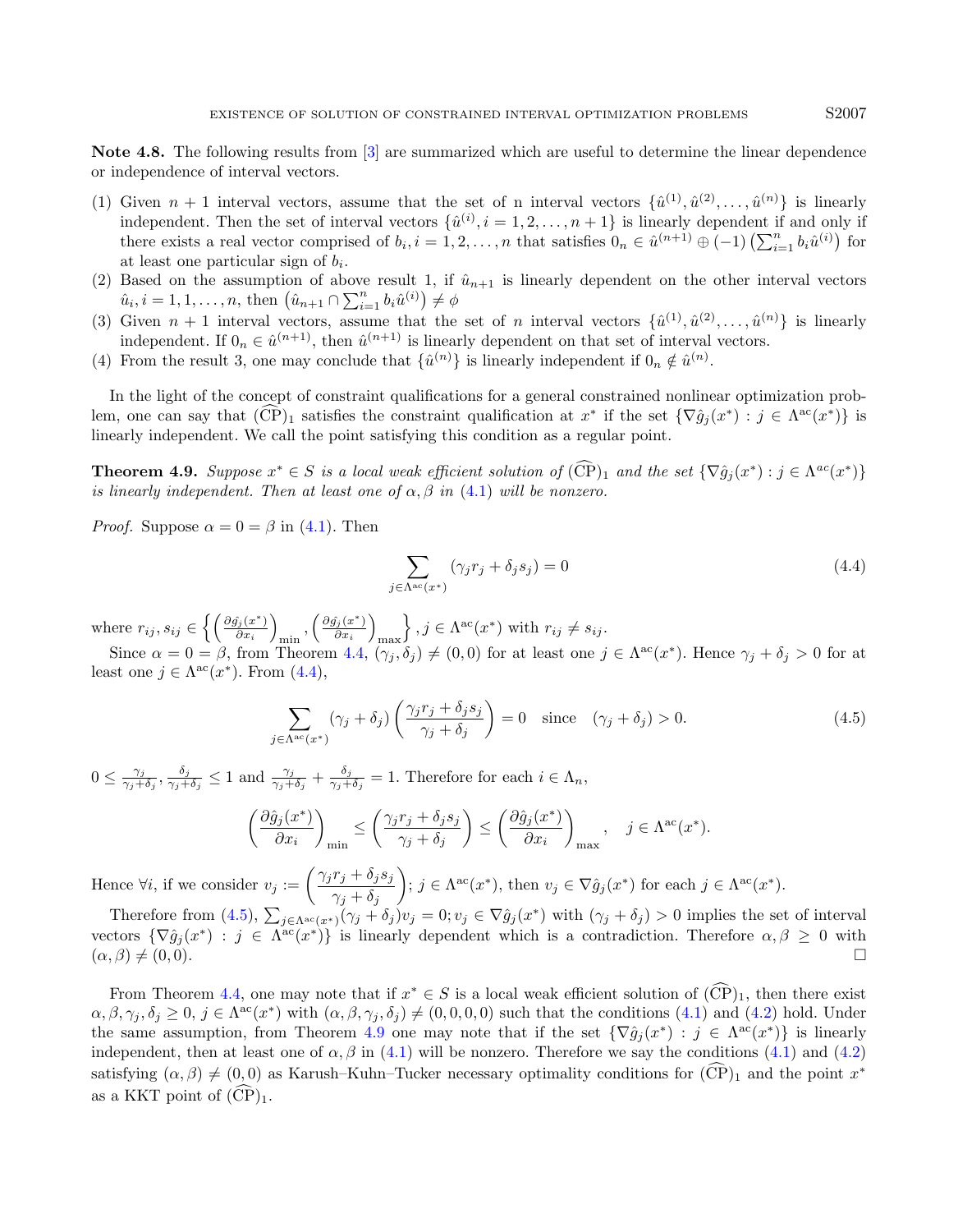#### S2008 P. ROY AND G. PANDA

**Definition 4.10** (Karush–Kuhn–Tucker point). A point  $x^* \in S$  is said to be Karush–Kuhn–Tucker point of  $(\widehat{CP})_1$  if there exist  $\alpha, \beta, \gamma_j, \delta_j \geq 0, j \in \Lambda^{ac}(x^*)$  with  $(\alpha, \beta) \neq (0, 0)$  such that the conditions [\(4.1\)](#page-7-3) and [\(4.2\)](#page-7-2) hold.

**Example 4.11** (Verification for KKT point).  $x^* = (0.5, 0)^T$  is the KKT point of the following problem.

Min 
$$
[-10, -6]x_1 \oplus [2, 3]x_2 \oplus [4, 10]x_1^2 \oplus [-1, -1]x_1x_2 \oplus [10, 20]x_2^2
$$
  
Subject to  $[1, 2]x_1 \oplus [3, 3]x_2 \preceq [1, 10]$   
 $[-2, 8]x_1 \oplus [4, 6]x_2 \preceq [4, 16]$   
 $x_1 \ge 0, x_2 \ge 0.$ 

Here  $\hat{g}_1(x) := [1, 2]x_1 \oplus [3, 3]x_2 \ominus_{\text{gH}} [1, 10]; \ \hat{g}_2(x) := [-2, 8]x_1 \oplus [4, 6]x_2 \ominus_{\text{gH}} [4, 6]; \ \hat{g}_3(x) := [-1, -1]x_1$  and  $\hat{g}_4(x) := [-1, -1]x_2$ . Here  $\hat{g}_1(x^*) \prec \hat{0}$ ;  $\hat{g}_2(x^*) \prec \hat{0}$ ;  $\hat{g}_3(x^*) \prec \hat{0}$  and  $\hat{g}_4(x^*) = \hat{0}$ .

Therefore  $\Lambda^{ac}(x^*) = \{4\}$ . It is easy to verify that  $\hat{f}$ ,  $\hat{g}_4$  are gH differentiable at  $x^*$ .  $\frac{\partial \hat{f}(x^*)}{\partial x_1}$  $\frac{\hat{f}(x^*)}{\partial x_1} = [-6, 4]; \frac{\partial \hat{f}(x^*)}{\partial x_2}$  $\frac{f(x)}{\partial x_2} =$ [1.5, 3.5] and  $\frac{\partial \hat{g}_4(x^*)}{\partial x_1}$  $\frac{\partial_4(x^*)}{\partial x_1} = \hat{0}; \frac{\partial \hat{g}_4(x^*)}{\partial x_2}$  $\frac{a_4(x)}{a_{x_2}} = [-1, -1].$ 

For  $d \in \mathbb{R}^n$ , consider the system of interval inequalities  $\nabla \hat{f}(x^*)^T d \prec \hat{0}$ ;  $\nabla \hat{g}_j(x^*)^T d \prec \hat{0}$ ,  $j \in \Lambda^{ac}(x^*)$ , which is same as

 $[-6, 4]d_1 \oplus [1.5, 3.5]d_2 \prec \hat{0}$ ,  $[0, 0]d_1 \oplus [-1, -1]d_2 \prec \hat{0}$ .

If  $d_1, d_2$  are of same sign, then the following system has no solution.

$$
-6d_1 + 1.5d_2 < 0; \quad 4d_1 + 3.5d_2 < 0; \quad 0.d_1 - d_2 < 0.
$$

Taking  $\alpha = 2, \beta = 3, \gamma_4 = 13.5$  we see that the following system has solution.

$$
\alpha \begin{pmatrix} -6 \\ 1.5 \end{pmatrix} + \beta \begin{pmatrix} 4 \\ 3.5 \end{pmatrix} + \gamma_4 \begin{pmatrix} 0 \\ 1 \end{pmatrix} = 0
$$
  

$$
0\gamma_4 = 0.
$$

If  $d_1, d_2$  are of opposite sign, then the following system has no solution.

 $-6d_1 + 3.5d_2 < 0$ ;  $4d_1 + 1.5d_2 < 0$ ;  $0d_1 - d_2 < 0$ .

Taking  $\alpha = 2, \beta = 3, \gamma_1 = 11.5$  we see that the following system has solution.

$$
\alpha \begin{pmatrix} -6 \\ 3.5 \end{pmatrix} + \beta \begin{pmatrix} 4 \\ 1.5 \end{pmatrix} + \gamma_4 \begin{pmatrix} 0 \\ 1 \end{pmatrix} = 0
$$
  

$$
0\gamma_4 = 0.
$$

Here  $\nabla \hat{g}_4(0.5,0) = (\hat{0}, [-1,-1])^T$ . Clearly  $(0,0)^T \notin \nabla \hat{g}_4(0.5,0)$ . The singleton set of interval vector not containing zero vector is linearly independent. Hence  $x^* = (0.5, 0)^T$  is KKT point.

The following example shows that Fritz-John point need not be KKT point for  $(\widehat{CP})_1$ .

**Example 4.12.**  $x^* = (2,1)^T$  is a Fritz-John point but not be a KKT point of Example [4.6.](#page-8-0)

Consider the set  $\{\nabla \hat{g}_1(x^*), \nabla \hat{g}_2(x^*)\}$  to check linear independence. For  $b_1 = 1, 0 \in \frac{\partial \hat{g}_1(x^*)}{\partial x_1}$  $\frac{\hat{g}_1(x^*)}{\partial x_1}\oplus(-1)\frac{\partial \hat{g}_2(x^*)}{\partial x_1}$  $\frac{g_2(x)}{\partial x_1} =$  $[2, 4] \oplus (-1)[1, 2] = [0, 3]$  and  $0 \in \frac{\partial \hat{g}_1(x^*)}{\partial x_0}$  $\frac{\hat{g}_1(x^*)}{\partial x_2} \oplus (-1) \frac{\partial \hat{g}_2(x^*)}{\partial x_2}$  $\frac{\partial^2 z(x^*)}{\partial x^2} = \left[\frac{2}{3}, 2\right] \oplus (-1)\left[2, 3\right] = \left[-\frac{7}{3}, 0\right]$ . Also one may note that  $\nabla \hat{g}_1(x^*)$  as well as  $\nabla \hat{g}_2(x^*)$  contain  $(2,2)^T$ . Hence using Result (1) and (2) of Note [4.8,](#page-10-3) the set is linearly dependent.  $x^* = (2, 1)^T$  is not a KKT point of the problem.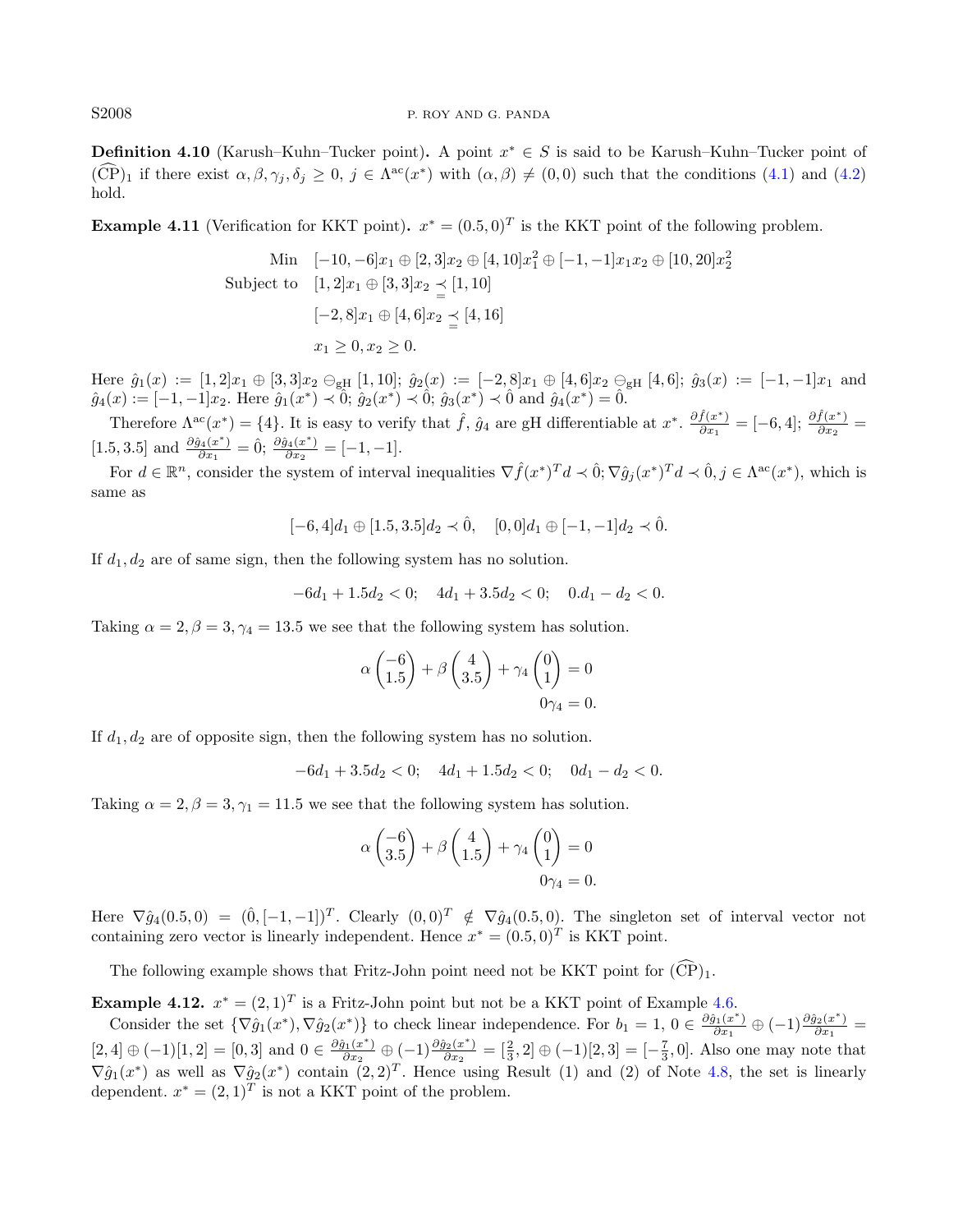# 4.2. Sufficient condition using gH-pseudo convexity

<span id="page-12-1"></span>**Theorem 4.13.** Suppose  $\hat{f}$  is  $gH$ -pseudo convex at  $x^* \in S$  and the following condition holds for each  $j \in \Lambda^{ac}(x^*)$ ,

$$
(x - x^*)^T \nabla \hat{g}_j(x^*) \leq \hat{0} \quad \forall x \in S. \tag{4.6}
$$

If  $x^*$  is a Karush–Kuhn–Tucker point of  $(\widehat{CP})_1$ , then  $x^*$  is a local weak efficient solution for  $(\widehat{CP})_1$ .

*Proof.* Suppose  $x^* \in S$  be not a weak efficient solution of  $(\widehat{CP})_1$ . Then there exists another  $y^* \in S$  such that  $\hat{f}(y^*) \prec \hat{f}(x^*)$  holds. Since  $\hat{f}$  is gH-pseudo convex at  $x^* \in S$  and condition  $(4.6)$  hold for each  $j \in \Lambda^{ac}(x^*)$ ,

$$
(y^* - x^*)^T \nabla \hat{f}(x^*) \prec \hat{0}; \quad (y^* - x^*)^T \nabla \hat{g}_j(x^*) \preceq \hat{0}, \quad j \in \Lambda^{ac}(x^*)
$$

Let  $d^* = y^* - x^*$ . Then the following systems have solution for  $d \in \mathbb{R}^n$ .

$$
\sum_{i} d_i p_i < 0, \quad \sum_{i} d_i q_i < 0; \quad \sum_{i} d_i r_{ij} \le 0, \quad \sum_{i} d_i s_{ij} \le 0; \quad j \in \Lambda^{\text{ac}}(x^*)
$$

where  $p_i, q_i \in \left\{ \left( \frac{\partial \hat{f}(x^*)}{\partial x_i} \right)$  $\frac{\hat{f}(x^*)}{\partial x_i}\bigg)$  $_{\text{min}}$ ,  $\left(\frac{\partial \hat{f}(x^*)}{\partial x_i}\right)$  $\frac{\hat{f}(x^*)}{\partial x_i}\bigg)$ max with  $p_i \neq q_i$  and  $r_{ij}, s_{ij} \in \left\{ \left( \frac{\partial \hat{g}_i(x^*)}{\partial x_i} \right)$  $\frac{\hat{\eta}_j(x^*)}{\partial x_i}\bigg)$  $_{\min}$ ,  $\left(\frac{\partial \hat{g_{j}}(x^*)}{\partial x_i}\right)$  $\frac{\hat{\eta}_j(x^*)}{\partial x_i}\bigg)$ max  $\}$ ,  $j \in \Lambda^{ac}(x^*)$  with  $r_{ij} \neq s_{ij}$ .

Then using Gordan's theorem of alternative there exist no  $\alpha, \beta, \gamma_j, \delta_j \geq 0$ ;  $j \in \Lambda^{ac}(x^*)$  such that [\(4.1\)](#page-7-3) holds. Therefore  $x^*$  cannot be a Karush–Kuhn–Tucker point of  $(\widehat{CP})_1$  which contradicts our hypothesis. Hence  $x^* \in S$ is a weak efficient solution of  $(\widehat{\text{CP}})_1$ .

**Example 4.14.**  $x^* = (0,0)^T$  is a weak efficient solution of the following problem.

Min 
$$
[1, 4]x_1^2 \oplus [2, 4]x_2
$$
  
Subject to  $[1, 3]x_2^3 \oplus [-2, -1]x_2 \oplus [1, 1]x_1 \preceq 0$   
 $x_2 \ge 0$ .

Here  $\hat{g}_1(x) := [1,3]x_2^3 \oplus [-2,-1]x_2 \oplus [1,1]x_1$  and  $\hat{g}_2(x) := [-1,-1]x_2$ . At  $x^*, \hat{g}_1(x^*) = 0 = \hat{g}_2(x^*)$ . Therefore  $\Lambda^{ac} = \{1, 2\}$ .  $\hat{f}, \hat{g}_1, \hat{g}_2$  all are gH-differentiable at  $x^* = (0, 0)^T$ .  $\nabla \hat{g}_1(x^*) = ([1, 1], [-2, -1])^T$ .  $\nabla \hat{g}_2(x^*) = ([0,0], [-1,-1])^T.$ 

Proceeding as in Example [3.11,](#page-6-2) it can be shown that  $\hat{f}$  is gH-pseudo convex at  $x^*$ . Also,  $(y-x^*)^T \nabla \hat{g}_1(x^*) =$  $[1,1]y_1 \oplus [-2,-1]y_2 \leq \bigcirc_{gH} [1,3]y_2^3 \leq \hat{0}$  and  $(y-x^*)^T \nabla \hat{g}_2(x^*) = [-1,-1]y_2 \leq \hat{0}$ .

Proceeding as previous Example [4.6,](#page-8-0) the following system has solution

$$
\alpha \begin{pmatrix} 0 \\ 2 \end{pmatrix} + \beta \begin{pmatrix} 0 \\ 4 \end{pmatrix} + \gamma_1 \begin{pmatrix} 1 \\ -2 \end{pmatrix} + \delta_1 \begin{pmatrix} 1 \\ -1 \end{pmatrix} + \gamma_2 \begin{pmatrix} 0 \\ -1 \end{pmatrix} = 0
$$
  

$$
0\gamma_1 + 0\delta_1 = 0
$$
  

$$
0\gamma_2 = 0
$$

for  $\alpha = 1, \beta = 0, \gamma_1 = -1, \delta_1 = 1, \gamma_2 = 3.$ 

The set  $\{\nabla \hat{g}_1(x^*), \nabla \hat{g}_2(x^*)\}$  is a linearly independent set of two interval vectors since for  $\{(1, a)^T, (0, -1)^T\}$ , where  $-2 \le a \le -1$  is the linearly independent set of real vectors (see Def. [4.7\)](#page-9-1).

Hence  $x^*$  is a KKT point.

Hence by Theorem  $4.13, x^*$  $4.13, x^*$  is a weak efficient solution. This can also be verified from the definition of weak efficient solution. For  $x_2 \geq 0$ ,  $x_1^2 + 2x_2 \neq 0$  and  $x_1^2 + x_2 \neq 0$ . Hence there is no feasible point  $(x_1, x_2) \in S$  such that  $\hat{f}(x) \prec \hat{f}(x^*) = [0,0]$  hold.

<span id="page-12-0"></span>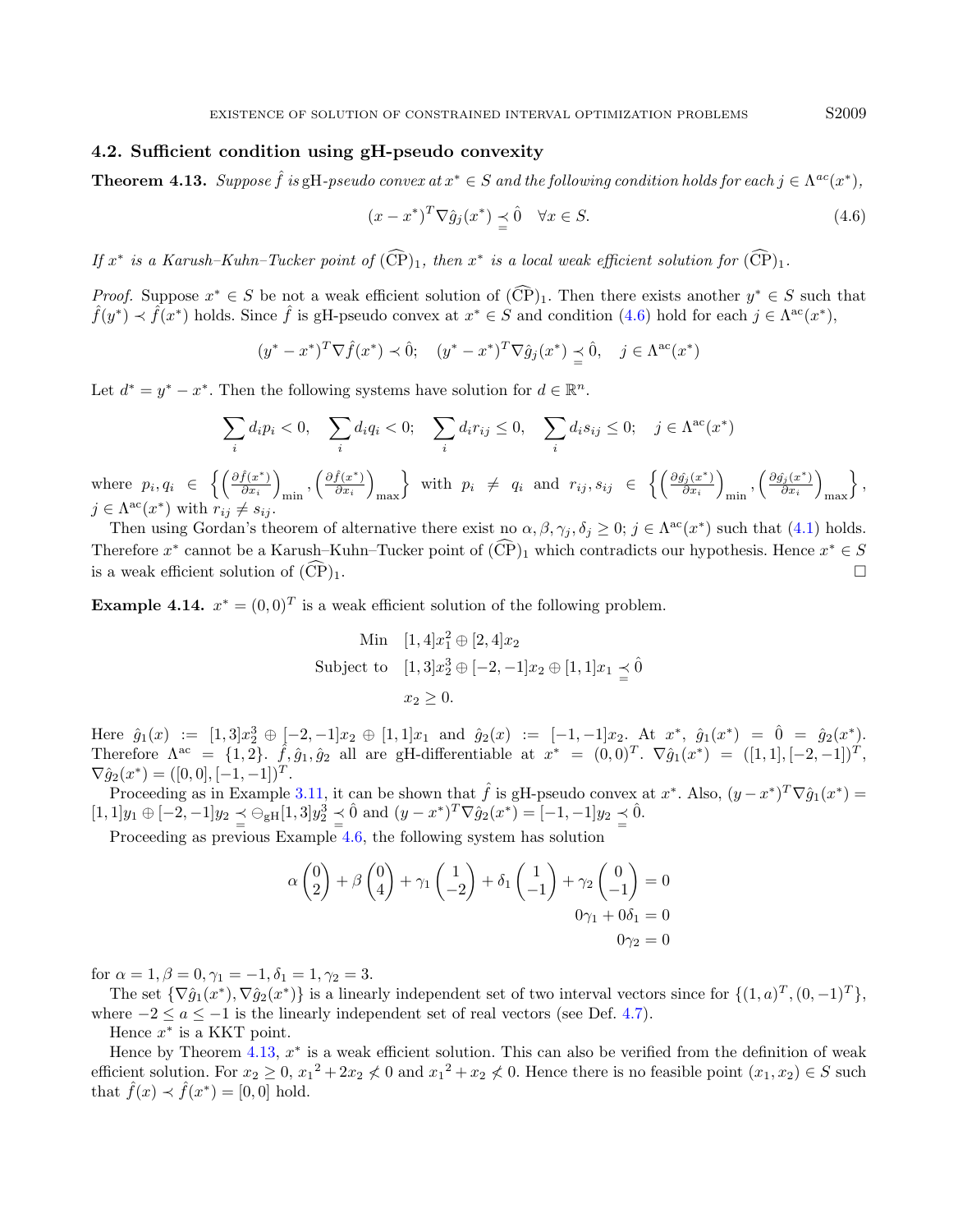#### S2010 P. ROY AND G. PANDA

# 5. Conclusions

<span id="page-13-17"></span>In this article, existence of solution for the general interval valued constrained minimization problem is studied. Later this concept is extended to derive Fritz-John and Karush–Kuhn–Tucker optimality conditions for interval valued inequality constraints. We have considered gH-differentiability of interval valued function through out this article. Hence our optimality conditions totally deal with the differentiability of interval valued function and free from the burden of differentiability of end point functions. Sufficient optimality conditions are derived using gH-pseudo convexity concept, which are not necessarily dependent on endpoint functions. Here we considered the condition of active constraints in inclusion form as  $0 \in \hat{g}_j(x^*)$ . The reason behind this fact is there is no point that whole interval valued constraint function will be identically zero always in case of active constraints. Since the necessary optimality conditions are totally dependent on interval valued constraint function, we have explored regularity condition for KKT necessary optimality condition using linear independence of interval vectors. Since most of the existing literatures used the real valued constraint functions or depend on upper bound functions to study regularity conditions, those can be considered as a particular instances of our present study.

<span id="page-13-19"></span><span id="page-13-18"></span><span id="page-13-16"></span><span id="page-13-14"></span><span id="page-13-9"></span><span id="page-13-8"></span>Acknowledgements. The authors would like to thank the reviewers for the detailed comments and suggestions that have significantly improved the content as well as the presentation of the results in the paper.

#### **REFERENCES**

- <span id="page-13-0"></span>[1] I. Ahmad, D. Singh and B.A. Dar, Optimality conditions in multiobjective programming problems with interval valued objective functions. Control Cybern. 44 (2015) 19–45.
- <span id="page-13-4"></span><span id="page-13-1"></span>[2] I. Ahmad, D. Singh, B.A. Dar, Optimality and duality in non-differentiable interval valued multiobjective programming. Int. J. Math. Oper. Res. 11 (2017) 332–356.
- <span id="page-13-12"></span>[3] H.-S. Ahn, An algorithm to determine linear independence of a set of interval vectors. Appl. Math. Comput. 219 (2013) 10822–10830.
- <span id="page-13-2"></span>[4] H.-S. Ahn, K.L. Moore and Y. Chen, Linear independency of interval vectors and its applications to robust controllability tests. In: Proceedings of the 44th IEEE Conference on Decision and Control. IEEE (2005) 8070–8075.
- <span id="page-13-5"></span>A.K. Bhurjee and G. Panda, Efficient solution of interval optimization problem. Math. Methods Oper. Res. 76 (2012) 273–288.
- <span id="page-13-6"></span>[6] Y. Chalco-Cano, H. Román-Flores and M.-D. Jiménez-Gamero, Generalized derivative and  $\pi$ -derivative for set-valued functions. Inf. Sci. 181 (2011) 2177–2188.
- <span id="page-13-15"></span>[7] Y. Chalco-Cano, W.A. Lodwick and A. Rufian-Lizana, Optimality conditions of type KKT for optimization problem with interval-valued objective function via generalized derivative. Fuzzy Optim. Decis. Making 12 (2013) 305–322.
- <span id="page-13-13"></span><span id="page-13-3"></span>[8] S. Chanas and D. Kuchta, Multiobjective programming in optimization of interval objective functions, a generalized approach. Eur. J. Oper. Res. 94 (1996) 594–598.
- [9] J. Chinneck and K. Ramadan, Linear programming with interval coefficients. J. Oper. Res. Soc. 51 (2000) 209–220.
- <span id="page-13-10"></span>[10] M. Hladík, Optimal value range in interval linear programming. Fuzzy Optim. Decis. Making 8 (2009) 283-294.
- <span id="page-13-11"></span>[11] M. Hladík, Optimal value bounds in nonlinear programming with interval data. Top 19 (2011) 93-106.
- [12] M. Hukuhara, Integration des applications mesurables dont la valeur est un compact convexe. Funkcial. Ekvac. 10 (1967) 205–223.
- <span id="page-13-7"></span>[13] H. Ishibuchi and H. Tanaka, Multiobjective programming in optimization of the interval objective function. Eur. J. Oper. Res. 48 (1990) 219–225.
- [14] W. Li and X. Tian, Numerical solution method for general interval quadratic programming. Appl. Math. Comput. 202 (2008) 589–595.
- [15] S.-T. Liu and R.-T. Wang, A numerical smolution method to interval quadratic programming. Appl. Math. Comput. 189 (2007) 1274–1281.
- [16] S. Markov, Calculus for interval functions of a real variable. Computing 22 (1979) 325–337.
- [17] R.E. Moore, R.B. Kearfott and M.J. Cloud, Introduction to Interval Analysis. SIAM, Philadelphia, PA (2009).
- [18] C. Oliveira and C.H. Antunes, Multiple objective linear programming models with interval coefficients an illustrated overview. Eur. J. Oper. Res. 181 (2007) 1434–1463.
- [19] R. Osuna-Gómez, Y. Chalco-Cano, B. Hernández-Jiménez and G. Ruiz-Garzón, Optimality conditions for generalized differentiable interval-valued functions. Inf. Sci. 321 (2015) 136–146.
- [20] R. Osuna-Gómez, B. Hernández-Jiménez, Y. Chalco-Cano and G. Ruiz-Garzón, New efficiency conditions for multiobjective interval-valued programming problems. Inf. Sci. 420 (2017) 235–248.
- [21] P. Roy and G. Panda, On critical point for functions with bounded parameters. In: 2019 IEEE International Conference on Electrical, Computer and Communication Technologies (ICECCT). IEEE (2019) 1–5.